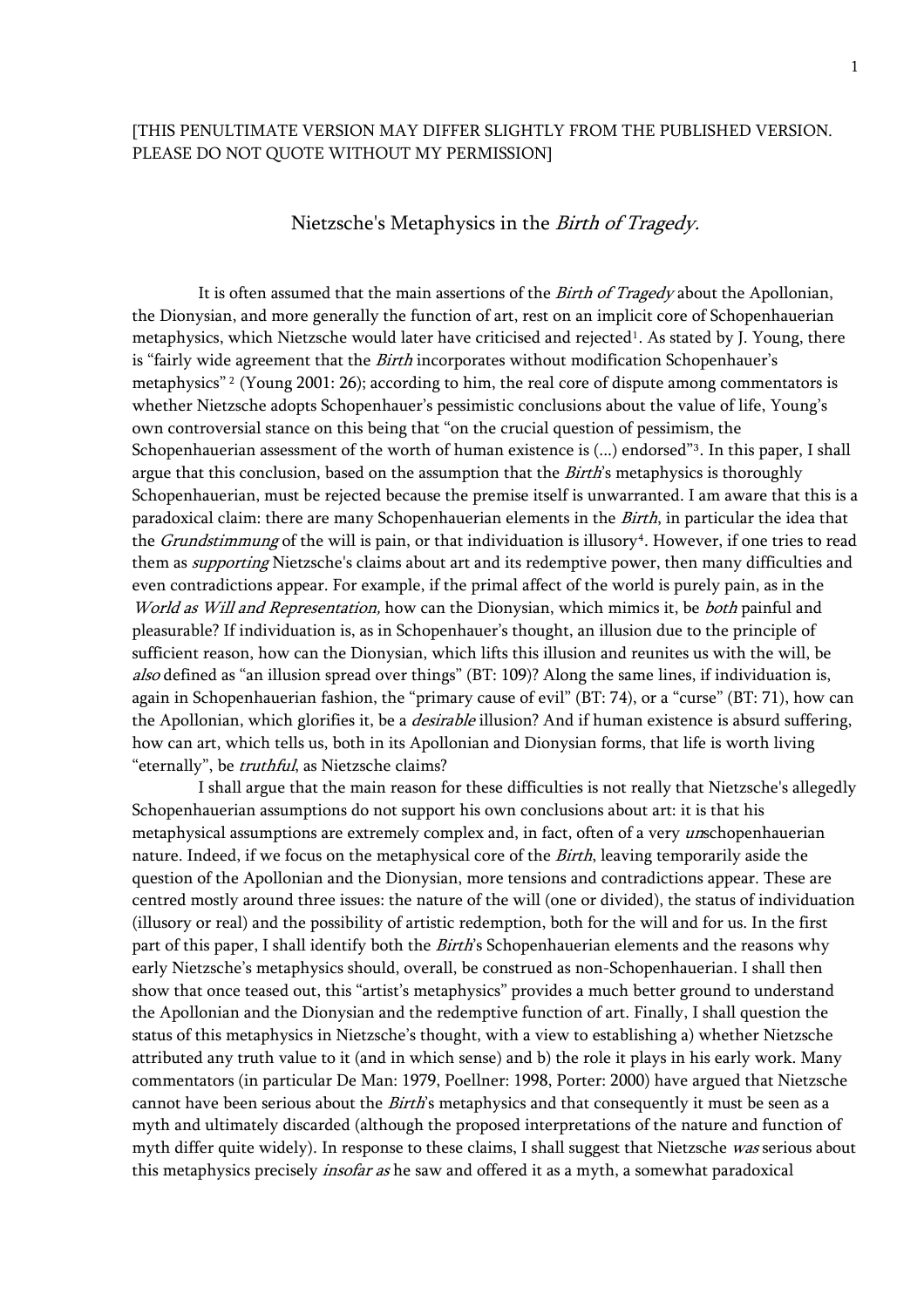statement which, in order to be backed up, will need a re-examination of early Nietzsche's understanding of the relation between knowledge, myth and metaphysical truth.

 At first sight, the Birth's metaphysics does seem rather Schopenhauerian. Nietzsche describes the will as the "Ur-Eine", the "mysterious primordial unity" (BT: 37). In accordance with Schopenhauer's teaching, it is "indivisible", the "nucleus of nature, the true being, (...) the sphere of eternal being, the inaccessible One and Eternal"<sup>[5](#page-23-1)</sup> (KSA I: 7 [167]). The will is the metaphysical essence of the physical world, and its fundamental affect is pain: thus, the *Birth* evokes "suffering, primal and eternal, the sole ground of the world" (BT: 45, my italics), or the "inchoate, intangible reflection of the primordial *pain* in music" (BT 49: my italics). As in chapter 28 of the *World as Will* and Representation, the cause of this pain is attributed to the will's ever wanting nature, which makes fulfilment and thus happiness impossible: "suffering, nostalgia, lack as originary sources of things. Can true being avoid suffering? Pain is being in itself" (KSA I 7 [1[6](#page-23-1)5])<sup>6</sup>. This fundamental pain is aggravated by the phenomenal divisions born from the use of the principle of individuation, which is thus seen by Nietzsche too as "the origin and the primal cause of all suffering" (BT: 72), and "something objectionable in itself" (BT: 73). The reason for this is, again, Schopenhauerian: book IV of WWR shows us that the will's suffering is deepened by the fact that although it is one in essence, it is torn apart by the constant wars that its objectifications (i.e. empirical entities) wage against each other. Therefore the will, although noumenally united, is phenomenally divided, or, in Nietzsche's words, "torn asunder and shattered into individuals" (BT: 73) which permanently enter into conflict. Conversely, although the sufferings caused by individuation are real, for both authors there is the (desirable) possibility that if we manage to shift from our perspective to that of the will, the "veil of Maya (Schopenhauer's other name for the principle of individuation) will be, again in Nietzsche's words, "torn aside and now fluttering in tatters before the mysterious primordial unity" (BT: 37), and the will shall be reunited with itself (Nietzsche's "gospel of universal harmony", ibidem).

However, this Schopenhauerian reading makes the *Birth's* account of both the Apollonian and the Dionysian very problematic. The first is defined as a "blessed continuance in will-less contemplation" (BT: 131). The notion of a "will-less contemplation" of the beautiful images of the Apollonian dream world comes directly from Schopenhauer, who defined artistic contemplation as the result of the genius' native ability to shift from the empirical perspective, from which phenomenal struggles are real, to the transcendental standpoint, from which phenomenal individuation and its woes vanish. In book III of WWR, this shift is symbolised by the transition from the empirical individual, caught in the network of his everyday interests, to the "pure subject of knowledge" whose disinterestedness allows him to become the "clear mirror of the world" (WWR II: 380). Nietzsche explicitly takes up this idea in the following passage: "[the self of the artist] is not the same as that of the walking, empirically real man, but the only truly existent and eternal self resting at the basis of things, through whose images the lyric genius sees this very basis" (BT: 51). Both for Schopenhauer and for Nietzsche, the main effect of this detached, visionary ability (and the reason why it is valuable) is a stilling of the will, which, lulled by the beauty of the ideas, temporarily stops its endless striving and is thus freed from the evils of phenomenal individuation. However, the logical precondition for the required shift from the empirical to the transcendental perspective is the possibility for the genius to bypass the use of the principle of sufficient reason — otherwise the empirical standpoint would be maintained and no identification with the will would be possible. This is why in WWR, artistic contemplation has its specific objects, the ideas. As "permanent, unchangeable forms" (WWR II: 364), the perception of which is usually obscured by the phenomenal world<sup>[7](#page-23-1)</sup>, these ideas are transcendentally individuated, in a way which remains mysterious as it is meant to be independent from time, space and causality, which form the conditions for empirical individuation. The existence of such objects is crucial because it grounds the artist's claim to beauty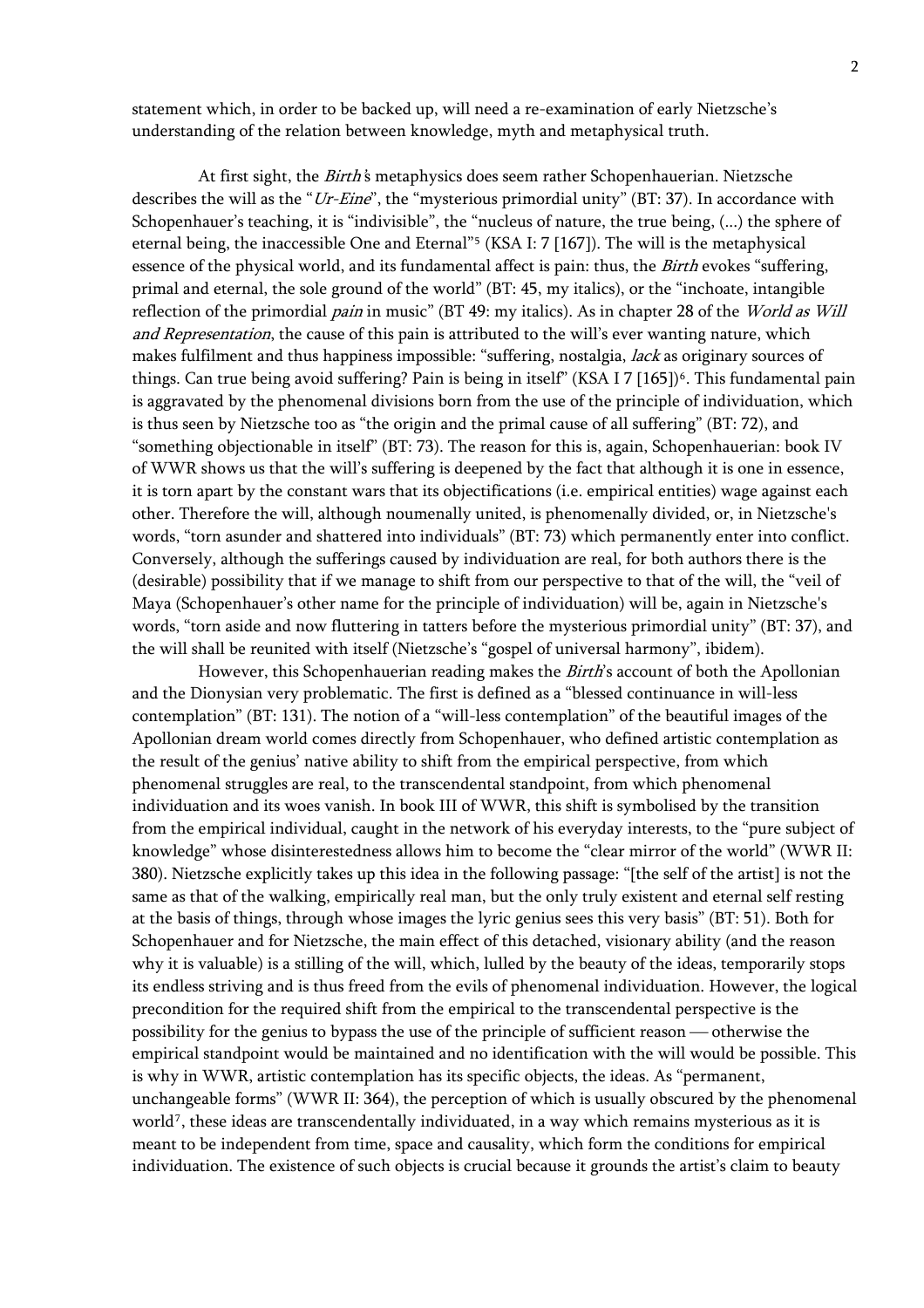and to a higher truth than empirical forms of knowledge, which only focus on changeable phenomena; it is also what makes Schopenhauer's views on artistic contemplation consistent.

 As we have just seen, for Nietzsche too the Apollonian artist is supposed to perform the shift from the empirical standpoint to its transcendental counterpart, and to adopt a universal perspective from which phenomenal distinctions appear dreamlike and induce a state of fascinated repose. Thus, the Apollonian is a "dream reality" (BT: 34), a "continuously manifested representation of the primal unity" (BT: 45). However, nowhere in the *Birth* does Nietzsche take up Schopenhauer's notion of "grades of beings" (WWR II: chapt. 23), nor of the ideas as a higher and truer degree of objectification of the will (WWRII: chapt. 29)<sup>[8](#page-23-1)</sup>. More generally, there is no indication that he wants to take up Schopenhauer's revival of Platonism. Consequently, the only objects left for Apollonian contemplation are empirical appearances, while the difference between Apollonian "will-less contemplation" and the everyday use of the principle of sufficient reason becomes the fact that in artistic contemplation, these appearances are glorified. Thus the Apollonian is also called by the *Birth* the "sublime expression" of the "unshaken faith in the *principium* [individuationis] and the calm repose in it" (BT: 36). The clearest example of this glorification of phenomenal appearances is the Greek projection of the Olympian world, in which the Gods are the magnified images of human individuals. Thus, "in order to glorify themselves, [the will's] creatures had to (...) behold *themselves* again in a higher sphere (...). This is the sphere of beauty, in which they saw their mirror images, the Olympians" (BT: 44, my italics). However, the idea that the proper objects of Apollonian contemplation are glorified *phenomenal* appearances is incompatible with the other requirement examined above, i.e. the necessity for the artist of a shift to the transcendental standpoint. As we have seen, such a shift must by definition cause the genius to turn away from all empirical appearances (hence Schopenhauer's fundamental claim that artistic contemplation is "beyond the use of the principle of sufficient reason<sup>"[9](#page-23-1)</sup>, and the introduction of the ideas as specific objects). Thus on the metaphysical premises examined so far, one has to conclude that the *Birth* exhibits a contradiction between the method whereby the Apollonian state can be achieved (the shift to the transcendental standpoint) and its objects (glorified phenomena, which from that standpoint should vanish as transcendentally ideal).

This metaphysical difficulty is compounded in the *Birth* by a *moral* one, which was absent from Schopenhauer's account of art. The problem is that since phenomenal individuation has been identified as "the primary evil", it makes little sense to think that the will could truly find salvation in its magnification. This is why in WWR the artist must turn away from all forms of empirical individuation, towards the ideas — the highest form of art being the one that doesn't even need the mediation of the ideas, i.e. music. On this Schopenhauerian logic, the Apollonian glorification of individuation suggested by the *Birth* is actually dangerous, because hides the real nature of the empirical world and seduces the will into wanting the very thing that worsens its suffering  $\frac{1}{a}$ world of individuated phenomena.

 In a similar way, the Schopenhauerian premises examined so far, while illuminating some aspects of the Dionysian, also make its definition fairly inconsistent. Again, the difficulties are of a moral and metaphysical nature. From a moral perspective, the notion of a primordial noumenal suffering grounds the Nietzschean idea that human existence, as its phenomenal objectification, is essentially doomed to the "horrors" so intensely felt by the archaic Greeks (BT: 42), which in turn justifies the darker sides of the Dionysian: the wisdom of Silenus ("what is best is utterly beyond your reach: not to be born, not to be, to be nothing. But second best for you is — to die soon!" (BT: 42)), or the nausea that strikes the Dionysian man once he has acquired an "insight into the horrible truth" and "now sees everywhere only the horror or the absurdity of existence"[10](#page-23-1) (BT: 61). However, on these Schopenhauerian premises it is difficult to see why the Dionysian should be a joyful principle, let alone as a redemptive one. Nietzsche speaks of the "joyous hope that the spell of individuation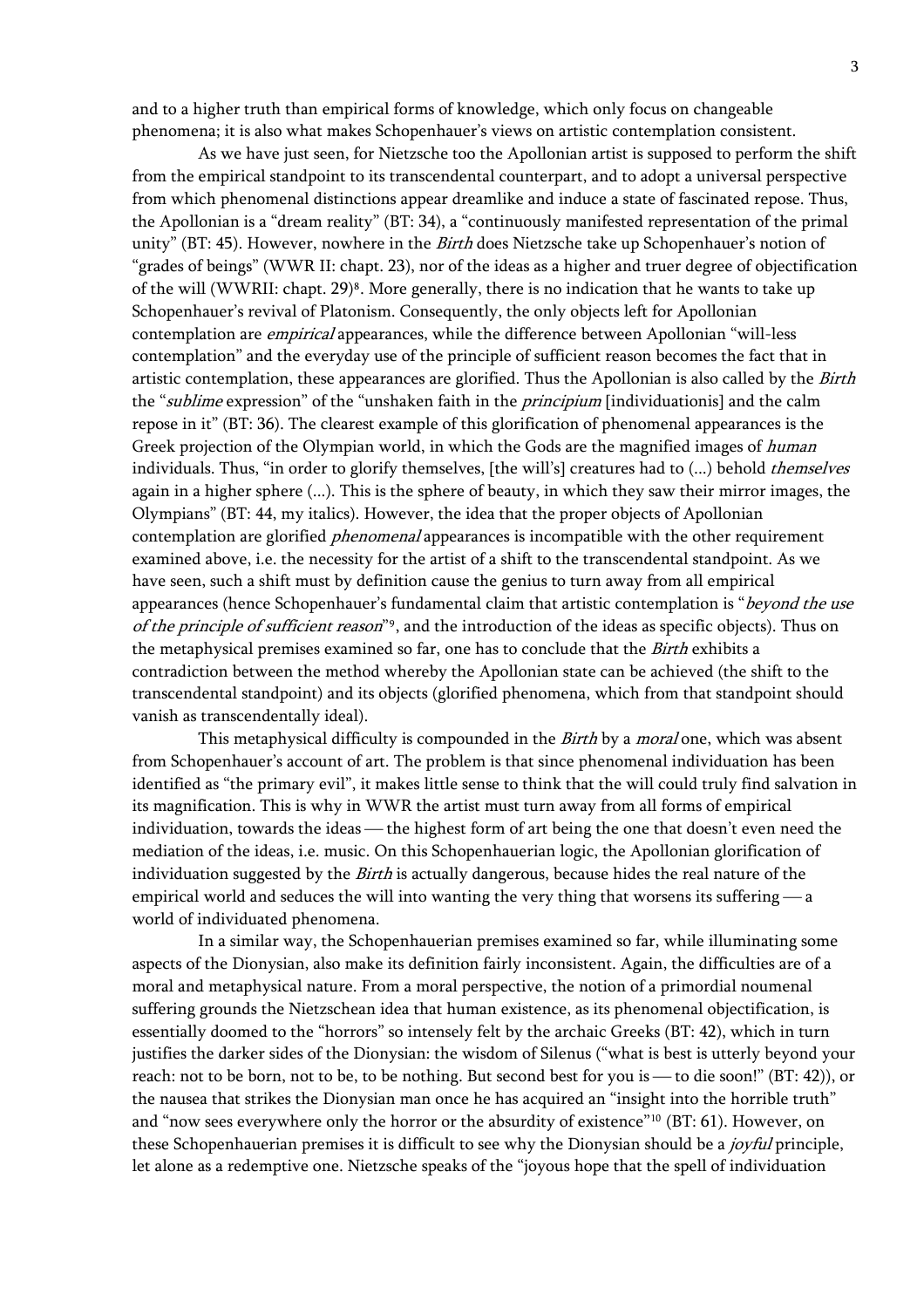may be broken in augury of a restored oneness" (BT: 74): That there should be hope in the shattering of individuation is consistent with his Schopenhauerian premises — book IV of WWR is devoted to the analysis of the various ways<sup>[11](#page-23-1)</sup> in which the will can become aware of itself, and thus avoid tearing at itself through its objectifications. However, "restoring oneness" would hardly be sufficient to guarantee joy, since the will is doomed by its ever wanting nature to eternal suffering. This is why in Schopenhauer's thought the only reasonable course of action for the ascetic or the burned out individual is self extinction — not suicide, which would be the paradoxical assertion of a failed aspiration to live, but a passive relinquishing of the desire to exist, such as death by starvation.

From a metaphysical point of view, the problem is that the *Birth's* alleged Schopenhauerian metaphysics makes it very hard to understand how the Dionysian could be seen as an *illusion*. Most commentators read the opposition between the Apollonian and the Dionysian as one between illusion and truth<sup>[12](#page-23-1)</sup>, and indeed there are quotes which suggest that such is the case. On this reading, whereas the Apollonian covers over the dark nature of existence by generating beautiful images, the Dionysian removes the mirages of Maya and thus reveals the true nature of the will. However, the Dionysian too is defined by Nietzsche as an illusion. This is suggested by his recurrent insistence on intoxication: the *Birth* mentions that under the "charm of the Dionysian", man's "very gestures express enchantment" (BT: 37), and defines the Dionysian as an "*intoxicated* reality" which tries to redeem the individual "by a mystic *feeling* of oneness" (BT: 38)<sup>[13](#page-23-1)</sup>. But the most explicit passage is in Section 18, which sees it as "an illusion spread over things", more precisely as one of the "three stages of illusion designed (...) for the more nobly formed natures" (BT: 110). The other two illusions are the "Socratic love of knowledge" and "art's seductive veil of beauty". The first is illusory because theoretical optimism thinks that existence is intelligible for human beings, and that it can even be corrected, i.e. made entirely happy, and the second, because it hides the necessity of human suffering by means of its beautiful Apollonian images. However, from a Schopenhauerian perspective the Dionysian lifting of the veil of Maya makes no sense as an illusion: the breaking down of the principle of individuation is seen by Schopenhauer not only as desirable, but also as *truthful*, in the adequationist sense that it gives human knowledge a content which reflects the real nature of the world: it shows the noumenal unity of the will behind its empirical multiplicity. This is why WWR deems the knowledge of both the artist and the ascetic superior to that of the historian or the scientist, who focus on the world of individuation and only acquire an understanding of phenomena. Consequently, if the *Birth's* perspective was fully Schopenhauerian, it would make no sense for Nietzsche to state that the Dionysian is an illusion, an idea which, I shall argue, can only be explained from the perspective of his own metaphysics.

 So while grounding some of the aspects of the Dionysian, Nietzsche's Schopenhauerian assumptions fail to explain it should be seen as an illusion, let alone a joyful one. As we have seen above, they also make his account of the Apollonian inconsistent. More generally, they fail to account for the redemptive nature of art. Indeed, if the Dionysian lifting of the Apollonian illusions shows us nothing but the horrors of existence, how (and why) could art act as a "saving sorceress, expert at healing" (BT: 60) and persuade us that life is desirable? To use a Schopenhauerian metaphor, this would be like giving a famished mendicant the alms that will allow him to beg anon the next day. There thus seems to be a blatant contradiction between the terrible content of the Dionysian vision and the optimistic meaning attributed to it by the *Birth*. In his very interesting interpretation of Nietzsche's views on art, Julian Young partially solves this problem by explaining that artistic redemption should be seen as pertaining exclusively to the *will*. The main supporting quote for his interpretation is the following: "we may assume that we are merely images and artistic projections for the true author, and that we have our highest dignity in our significance as works of art — for it only as an *aesthetic phenomenon* that existence and the world are eternally *justified* — while of course our consciousness of our own significance hardly differs from that which the soldiers painted on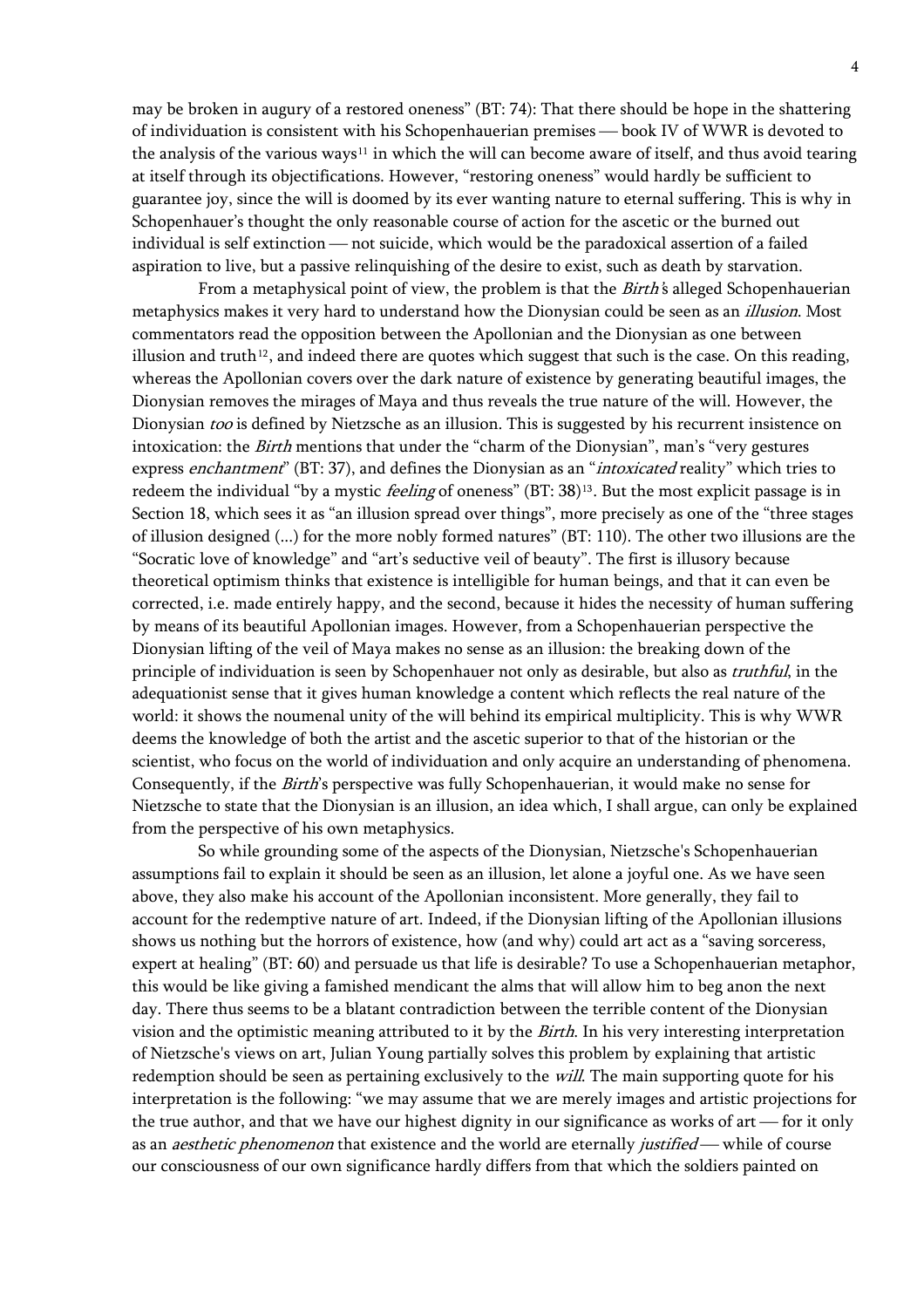canvas have of the battle represented on it" (BT: 53). So whereas the human actors keep on waging their endless and painful wars, the will absorbs itself in the play and forgets about its own suffering (to say that it enjoys the drama would be too much, since on this Schopenhauerian picture, happiness is just the cessation of pain). Existence is justified as an aesthetic phenomenon from a *noumenal* point of view, because it provides the will (not us) with a way to escape from the pain intrinsic to life[14](#page-23-1). Young's criticism of this thesis is that although it explains why art is redemptive for the will, the vision of redemption provided is very unhelpful for human beings. The evils of the world are justified for the Ur-Eine, not for us. The closest we can come to partaking in salvation is by shedding our individuality and our human perspective in order to embrace the standpoint of the will, a feat which is only possible for the very few geniuses that history has known. For ordinary people, there is no hope that their suffering will ever be alleviated. To say that "we have our highest dignity and significance as works of art" (BT: 52) hardly provides us with any motivation to go on living: In Young's words, "to suggest otherwise would be to suggest that because a concentration camp "justifies" itself to its sadistic (...) commandant as a pleasurable "entertainment", so too must the inmates find it justified" (Young, 2001: 52). On this view, the "metaphysical comfort" (BT: 104) of tragedy is a lie<sup>[15](#page-23-1)</sup>.

 However, this negative assessment is dependent on the premise (adopted by Young) that Nietzsche's metaphysics is thoroughly Schopenhauerian. I would now like to suggest a different account of the *Birth's* metaphysics, and show that it provides a better grounding for the Apollonian, the Dionysian, and the redemptive function of art.

 The first modification brought by this second reading is the claim that contradiction is a noumenal feature of the will, not the result of individuation. Thus, a fragment indicates that "individuation is a result, not the cause of suffering" (KSA I: 7 [117], a point to which I'll get back soon. The *Birth* mentions the "eternal contradiction, father of things" (BT: 45), the "primordial pain and contradiction at the heart of the Ur-Eine" (BT: 55), or again "the primal unity, its pain and its contradiction" (BT: 49). The reason why the will is now seen as contradictory is that it is torn between two opposite affects, pain and pleasure. Thus "the belonging together of pain and pleasure in the essence of the world is what we live from" (KSA I: 7 [196]). A passage of the Birth describes this noumenal co-belonging in more metaphoric terms: "suppose a human being has thus put his ear, as it were, to the heart chamber of the world will and felt the roaring desire for existence pouring from there into all the veins of the world (…), how could he (…) endure to perceive the echo of innumerable shouts of pleasure and woe in the "wide space of the world night", enclosed in the wretched glass capsule of the human individual, without inexorably fleeing toward his primordial home?" (BT: 130). How do the "shouts of pleasure and woe" relate to each other? The Nachlass suggests that pleasure is constantly generated by the will in an effort to counterbalance its suffering: "present life as an incredible suffering which produces endlessly, at each moment, a strong feeling of pleasure through which, insofar as we feel, we reach a certain balance and even quite often an excess of pleasure" (KSA I: 7 [202]). Although the will's suffering remains primary in that it is the motivating drive for the production of pleasure, Nietzsche departs doubly from the Schopenhauerian model: firstly, he sees pleasure as a positive force, not only the cessation of pain; secondly, he also asserts the possibility of pleasure overcoming pain ("an excess of pleasure"). This overcoming is not dialectical in the sense that the contradiction cannot be *aufgehoben* by means of a third term: "insofar as contradiction is the essence of the Originary One, the latter can be at the same time supreme pain and supreme pleasure" (KSA I; 7 [157]). Nor is the production of pleasure a cumulative process which would allow for a final reckoning, an *Erinnerung* which would reveal that the final sum of pleasures weighs more than that of pain. The overcoming of pain by pleasure is an instantaneous process compared by Nietzsche to a "continual spasm"[16](#page-23-1).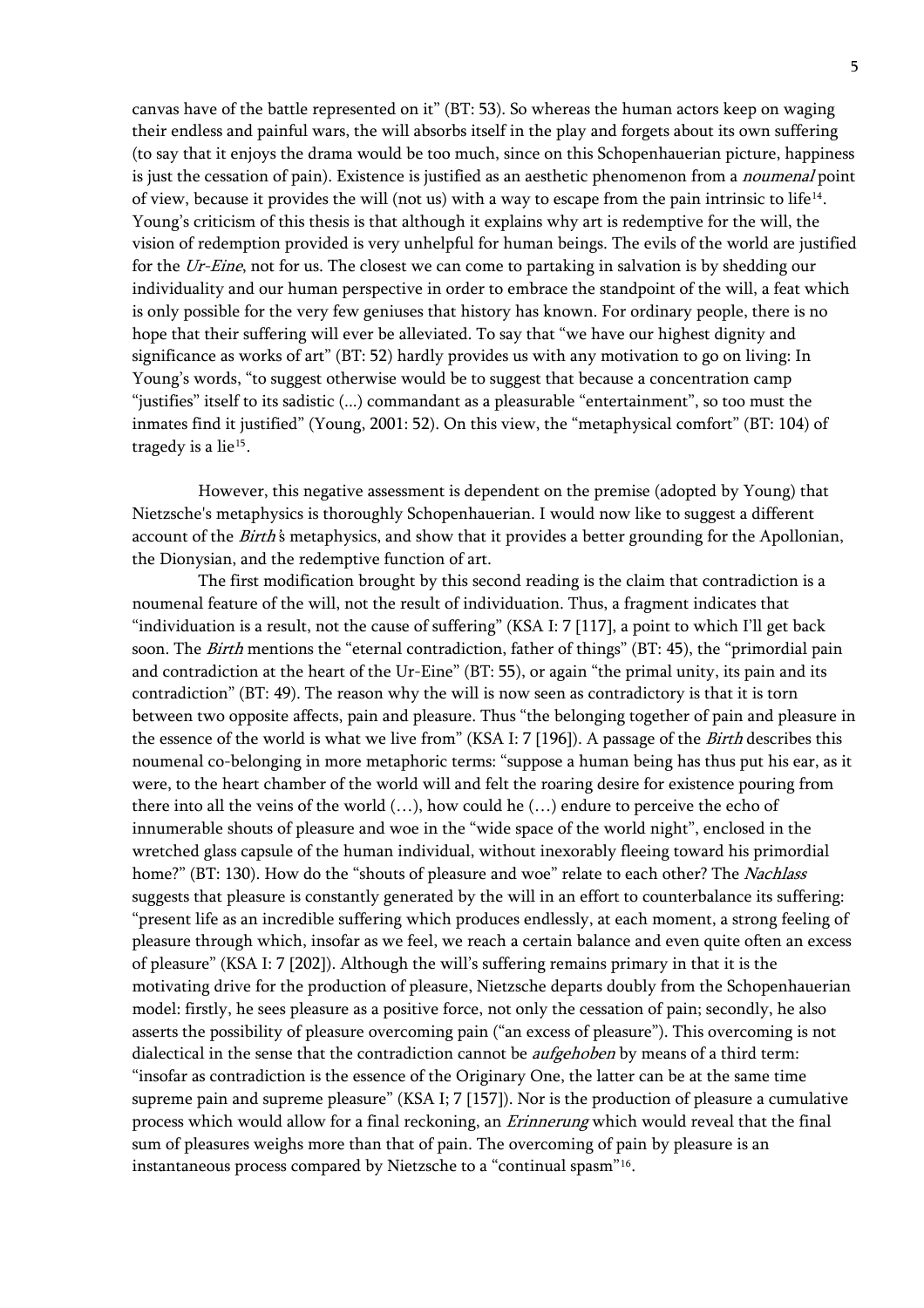The idea that the primordial affects of the will are contradictory, and that pleasure might, at each moment, exceed pain is enough in itself to open up a possibility which was closed on the Schopenhauerian picture, i.e. the notion that existence might be, after all, pleasurable and thus worthwhile, at least for the will. It also offers a much more promising ground to understand the redemptive function of art for human beings, a point to which I'll come back later. What we now have to understand, however, is how pleasure is produced out of suffering (the Schopenhauerian view would rather be that pain just begets more pain), and why it can even exceed pain. Nietzsche's vision of this process becomes radically un-schopenhauerian. The will, far from being "the inaesthetic in itself" (BT: 55), a blind noumenal principle endlessly striving for more (and constantly thwarted because of the infinite nature of this striving), becomes a "Dionysian world artist" who exults in creating and destroying worlds in order to alleviate its pain, in an endlessly repeated cycle. Its main characteristic is now its "prodigious artistic capacity" (KSA I: 7 [169]). Thus, "the artistic power of all nature reveals itself to the highest gratification of the primordial unity. The noblest clay, the most costly marble, man, is here kneaded and cut, and to the sound of the chisel strokes of the Dionysian world artist rings out the cry of the Eleusinian mysteries: "do you prostrate yourselves, millions? Do you sense your *Maker*, world?" (BT: 37-8)<sup>[17](#page-23-1)</sup> The activity of the will is now seen as an ontological form of *poiesis* whereby worlds are endlessly generated and destroyed. The will is the "eternally creative primordial mother, eternally impelling to existence, eternally finding satisfaction in this change of phenomena" (BT 104). Correlatively, individuation, far from being the result of our use of the principle of sufficient reason, now becomes transcendentally real (phenomena are "*impelled to* existence" in the sense of being produced by the will as its "creatures" (BT: 44)). The world and its entities are *created*, not constituted — thus, the tragic artist" "creates his figures like a fecund divinity of individuation" (BT: 132), while another passage mentions the "eternal and original artistic power that first calls the whole world of phenomena into existence" (BT: 143).

 In this second metaphysics, the distinction between the phenomenal world and noumenal reality undergoes a deep transformation: the world is now seen as an artistic creation by the will, not as the subjective transposition of an unknowable in itself by means of the principle of sufficient reason. The new ontological model is in part provided by the Pre-Socratics: "thus the dark Heraclitus compares the world-building force to a playing child that places stones here and there and builds sand hills only to overthrow them again" (BT 142)<sup>[18](#page-23-1)</sup>. In Fragment 30, Heraclitus identified the fundamental power of  $Pyr$ , fire, as that of poiesis, i.e. a creative power (as opposed to praxis as the dimension of action, not production). This power must be distinguished from the human forms of poiesis in the sense that it does not obey the mundane logic of production: it does not aim at making useful or valuable objects, and more importantly, it is both creative and destructive. The most original form of poiesis, therefore, takes the form of a cosmic game whereby the will randomly creates and destroys human individuals in order to alleviate its pain. — Nietzsche evokes the "playful construction and destruction of the individual world as the overflow of primordial delight" (BT: 142). This model is expanded upon by Eugen Fink in *Spiel als Weltsymbol*, for whom play becomes a "cosmic metaphor for the apparition and the disappearance of things, beings, in the time and space of the world" [19](#page-23-1). In his interpretation of Heraclitus, Fink too insists on the duality of the cosmic fire, which both begets individuals and kills them: "the drunken, foaming flow of life, which in the joy of begetting carries living beings, is mysteriously identified with the dark water which throws the living into death"[20](#page-23-1).

 For the will, the way to redemption now lies in artistic creation and play. Thus "even the ugly and the disharmonic are part of an artistic game that the will in the eternal amplitude of its pleasure plays with itself" (BT: 141). How do we understand this "eternal amplitude of pleasure"? From the perspective of its genesis, the best clue is provided by the analysis of the chorus as the matrix of the tragic vision in section 8. Nietzsche's central idea is that the Dionysian chorus "ever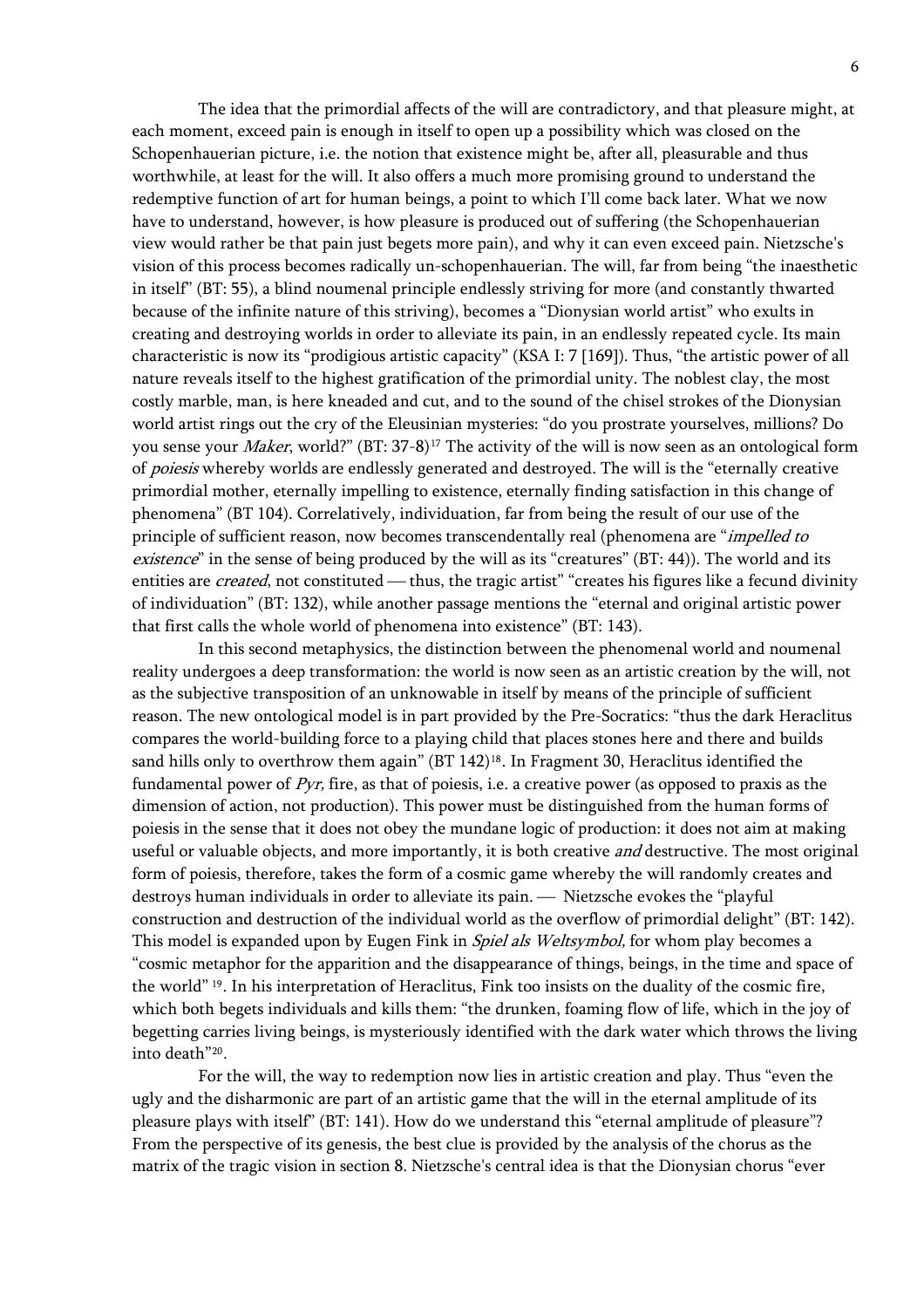anew *discharges* itself in an Apollonian world of images. (...) In several successive *discharges* this primal ground of tragedy radiates this vision" (BT: 65). Since in order to generate this tragic vision the chorus must first identify with the will, this analysis can legitimately be applied to the will itself (which is also anthropomorphised by the reference to the Heraclitean child). The notion of a "discharge" suggests, in a pre-Freudian way, that the pleasure is generated by the release of tension in the artist (either human or cosmic) by means of the creative act, and thus as a form of sexual sublimation. From the onset, the *Birth* is ripe with sexual undertones — thus Apollo and Dionysus "coupled with each other, and through this coupling ultimately generated (...) Attic tragedy" (BT: 33). A later passage explicitly points the sexual undertones of Nietzsche's vision of the will: "Yes to life beyond all death and change: true life as the overall continuation of life through procreation, through the mysteries of sexuality"[21](#page-23-1). Bataille famously picked up on this aspect of Nietzsche's thought by defining eroticism as "the approbation of life even unto death"<sup>[22](#page-23-1)</sup>, and the sexual act, whereby the "forms of regular, social life which ground the discontinuous order of the defined individualities which we are<sup>"[23](#page-23-1)</sup> is dissolved, as an analogon of death. More generally, Bataille's analyses of transgression provide another useful clue to understand the ambivalent nature of the pleasure experienced by the will. Thus, the *Theory of Religion* describes the sacred as a squandering of energy which transgresses the rational, productivity-based economy of the everyday world. Similarly, the ontological creation and the destruction of worlds should be seen as an endlessly repeated sacrifice whereby the will constantly regenerates itself, its pleasure coming from the gratuitous excess of squandered forces (the "overflow of primordial delight" mentioned above).

 At first sight, this second metaphysics does not seem bring any obvious change as far as human beings are concerned: our situation is now fairly close to the one evoked by Plato in the Laws<sup>[24](#page-23-1)</sup>, which saw men as the frequently sacrificed "toys of the Gods", doomed to "spend their lives performing the most beautiful games according to this principle, and against their real inclinations"[25](#page-23-1). In what follows, I'll try to show that it does provide a way to solve the problem of redemption, both for the will and for human beings. But before turning to this, I want to examine the consequences of this metaphysical shift on the Apollonian and the Dionysian, and try to solve the difficulties previously noted. Remember that on Nietzsche's Schopenhauerian premises, his conception of the Apollonian was met with two difficulties: the first was that there was a contradiction between the main requirement for Apollonian contemplation (the shift from the empirical to the transcendental perspective) and its focus on phenomenal individuation. The second problem was that given the negative nature of individuation, neither the will nor human beings were likely to be redeemed by its glorification. We are now in a position to deal with both problems. We have seen that Nietzsche's second metaphysics departs from transcendental idealism and reverts to a view inspired by Heraclitus, in which the distinction between noumenon and phenomena is supplanted by the opposition between a creative principle (the will) and its productions (individuated entities). On this second reading, the difference between the will and individuals is not one of perspective (the will and the phenomenal world would be the same thing, considered either in itself or through the use of the principle of sufficient reason); it is one of nature, and refers to the ontological distance between the Demiurgos, the artisan of the world, and its creations. Correlatively, what is required of the artist is not a shift from the empirical to the transcendental standpoint, but an identification with the will's activity (not perspective) which analogically allows him to find a similar pleasure in the production and destruction of individuated images. Thus the very transcendental framework which made Nietzsche's definition of the Apollonian problematic becomes irrelevant. From the perspective of this return to a pre-critical metaphysics, it is now perfectly consistent for the Apollonian artist to focus on individuation; in fact, such a focus is *required* for the identification with the will's poietic activity to work in the first place.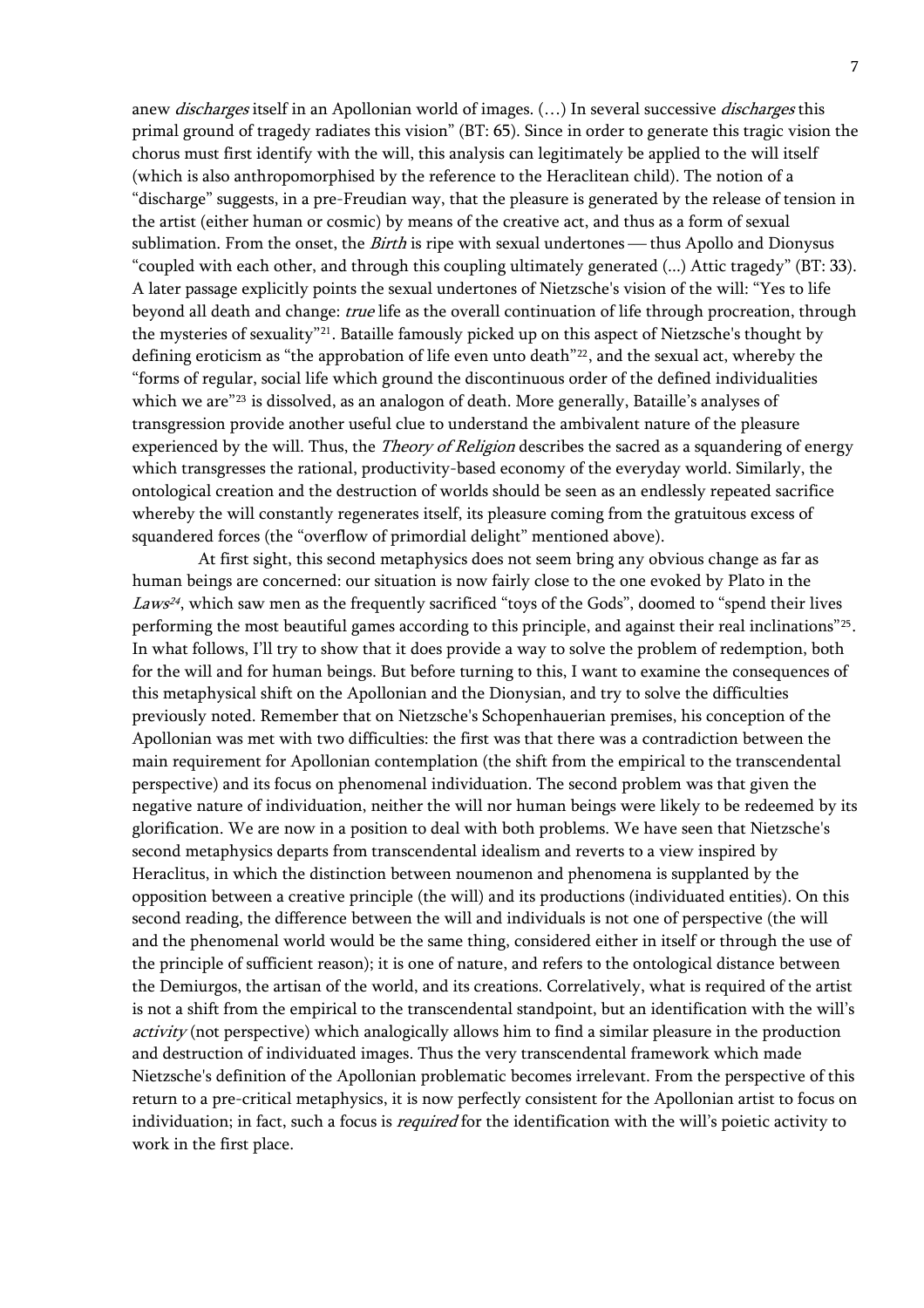Remains the moral difficulty, i.e. the glorification of individuation as an evil principle. But individuation is now seen positively, as a pleasurable way for the will to discharge its primal tension and thus to find temporary fulfilment in the creation of individuated worlds. Transposed at the level of the human artist, and thus seen as a psychological state, the Apollonian performs an analogical task: it "lets us find delight in individuals; it attaches our pity to them and by means of them it satisfies our sense of beauty which longs for great and sublime forms" (BT: 128). The Apollonian relieves us of suffering by showing a heroic vision of individuation which makes human existence seem more beautiful than it really is: "so do the Gods justify the life of man: they themselves live it  $$ the only satisfactory theodicy! Existence under the bright sunshine of the Gods is regarded as desirable in itself, and the real pain of Homeric men is caused by parting from it, especially by the early parting" (BT: 43). As noted later by G. Lukacs in his *Theory of the Novel<sup>[26](#page-23-1)</sup>*, the trademark of Homeric epics is that it simplifies the puzzling complexity of phenomena in order to provide us with attractively monolithic characters and simple, foundational narratives. Thus the Apollonian artist offers us maximised types of humanity: each of the Gods is defined by a main characteristic, of which it is the perfect embodiment (beauty for Aphrodite, a hot temper and warlike abilities for Ares, matronly qualities for Hera,  $etc^{27}$  $etc^{27}$  $etc^{27}$ ). Correlatively, the Apollonian artist generates the pleasurable illusion that the world is "universally intelligible" (BT: 35) for us, by contrast with "the incompletely intelligible everyday world". The paradigms of the Gods, light or dark, give us a model to understand our often conflictual emotions and lead our lives in a more purposeful way. They also provide us with a rationale for our existence (the heroes are often descended from divinities, which in turn legitimates their aspirations to rule)<sup>[28](#page-23-1)</sup>, and thus imbue us with a sense of our place in the universe, which "makes life possible and worth living" (BT: 35).

 Two features in particular make the Apollonian transfiguration of individuation interesting: firstly, although it does not have a true content in the adequationist sense (not because individuation is not real, as in the Schopenhauerian picture, but because it is glorified), it is nevertheless true in that it is truthful. It does not pretend that the images shown are the real state of the world. The illusion must never be overwhelming: thus "even when this dream reality is most intense, we still have, glimmering through it, the sensation that it is mere appearance" (BT: 34), and there remains a "delicate boundary which the dream image must not overstep lest it have a pathological effect (in which case mere appearance would deceive us as if it were reality" (BT: 35). Secondly, the Apollonian does not present us with an overly sweetened vision of life in which the darker sides of existence would be erased out. The *Iliad* is rife with grim scenes and poignant descriptions<sup>[29](#page-23-1)</sup>. Homer, the sublime "naïve artist" (BT 44), does not hide the pathos of Hector's and Andromache's suffering; there is no Hollywoodian pretense that things are fine, or that they will end well: "the serious, the troubled, the sad, the gloomy, the sudden restraints, the tricks of accident, anxious expectations, in short the whole divine comedy of life, including the inferno, also pass before him" (BT: 34-5). The pleasure generated by the Apollonian is of a paradoxical kind: it stems from an acute awareness of the precariousness of the human condition, combined with an epic transfiguration of human finitude whereby our ability to withstand these precarious conditions and morally rise above them is revealed. Thus there is a specifically *Apollonian* form of sublime, as opposed to the more well known Dionysian kind (the exceeding of subjectivity and the dissolution of self-awareness through the Masslösigkeit analysed by J. Sallis in *Crossings*), a sublime which paradoxically focuses on individuation, on *form*, and transfigures it from the inside.

 Just as the creation of an individuated world brings pleasure to the will, in the same way the Apollonian production of epic images whereby finitude is transfigured brings us a bittersweet kind of pleasure whereby our existence is, at least temporarily, redeemed. In neither case is individuation the source of evil, quite on the contrary. What about the Dionysian, then? We have seen that Nietzsche's Schopenhauerian assumptions created two main problems: the first concerned the illusory nature of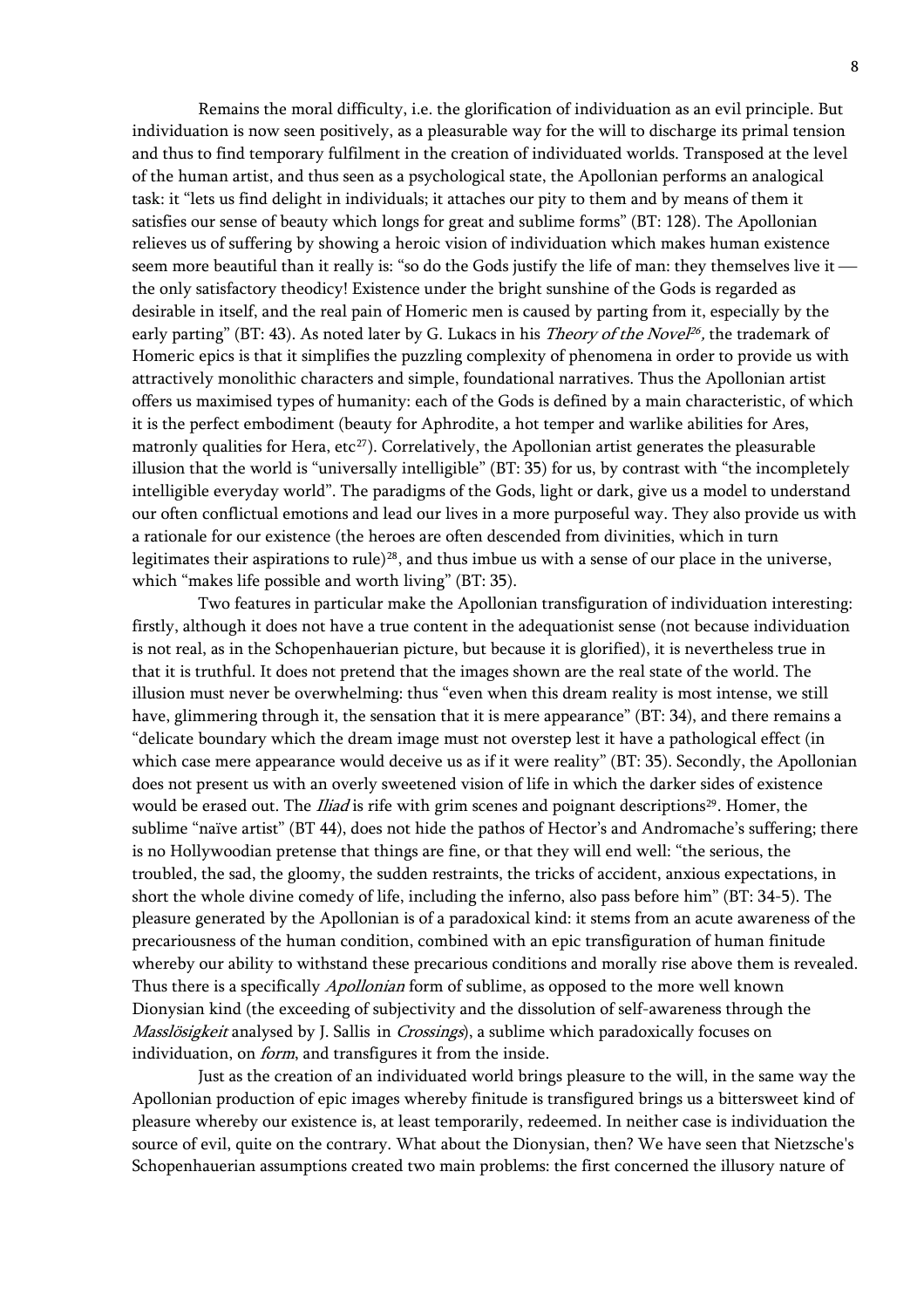the Dionysian (which became unintelligible), and the second, its ambivalent characterisation as both painful and "the blissful ecstasy that wells from the innermost depths of man" (BT: 32). The first difficulty can easily be explained from the perspective of his second metaphysics: given that individuation is real, not the transcendentally ideal consequence of our use of the principle of sufficient reason, the communion with the will and its primary affects offered by the Dionysian can only be an illusion, whereby individuals, beholden to the "spell of such moods and insights (…) *imagine* that they are beholding themselves as restored geniuses of nature"<sup>[30](#page-23-1)</sup>. The "surrendering of individuality" (BT: 64) remains symbolical in the sense that it is temporary, and does not involve the actual disappearance of the individual (hence the analogy with intoxication, and Nietzsche's repeated references to the "influence of the narcotic draught" (BT: 33)). Whereas the God was truly sacrificed, the Dionysian revellers only experience an imaginary death, which is also the reason why the Dionysian illusion is, as we shall see, paradoxically *protective*.

 These characteristics are most clearly visible in the often overlooked Nietzschean distinction between the "barbarian" and the "Greek" forms of the Dionysian. In the more archaic, barbarian manifestations of the Dionysian, "the most savage instincts were unleashed, including even that horrible mixture of sensuality and cruelty which has always seemed to me the real 'witches brew'" (BT: 39). One may think of the Bacchae lovingly dismantling the body of Orpheus, or of queen Agave (mis)led by Dionysus to kill Pentheus, her husband, and unknowingly parading his head in the streets of Thebes. In both cases, the sacrifice is real, and accompanied by the sinking of the actors of the drama into animality (the "reversion of man to the tiger and the ape" (BT: 35) mentioned by Nietzsche). By contrast, with the "Dionysian orgies of the Greeks (...) for the first time the destruction of the *principium individuationis* becomes an *artistic* phenomenon" (BT: 40). This passage from the literal killing of the victim to the metaphorical death of the individual is expressed by the newly symbolic aspect of the Greek Dionysian: thus, "in the Dionysian dithyramb man is incited to the greatest exaltation of all his symbolic faculties. (...) The essence of nature is now to be expressed symbolically" (BT: 40). Contrary to the Apollonian artistic forms, which operate through the vision or the production of glorified images from which the poet keeps a distance, Dionysian symbolism works directly, through *dramatic action*. Thus the chorus, whose members "consider themselves and one another transformed" (BT: 64), re-experiences the fundamental duality of the will's affects, the fact that "pain begets joy, that ecstasy may wring sounds of agony from us" (BT: 36), and gives this duality a symbolic expression by means of dance, rhythmic moment, "music, dynamics and harmony"<sup>[31](#page-23-1)</sup> (BT: 40), which all involve a taking over of the whole body. The "surrendering of individuality" generated by the "Dionysian excitement" is symbolical in that it is "a way of entering into another character", or again "to see oneself transformed before one's own eyes and to act as if one had actually entered another body, another character" (BT: 64). In doing so, the Greek Dionysian channels cosmic affects which would otherwise be too powerful for the individual and destroy him: thus the "horrible 'witches brew' of sensuality and cruelty [which was the characteristic of the barbarian Dionysian] becomes ineffective" (BT: 36). The only thing that remains of the primal Stimmungen of the will is "the curious blending and duality in the emotions of the Dionysian revellers", which stands to them as "medicines remind us of deadly poisons" (BT: 36). Thus the Greek Dionysian stands as a *pharmakon*, a source of intoxication, but also a symbolic shield against the more primitive forms of the Dionysian. Therefore, it is essential to the definition of the Dionysian that it should be illusory. The illusion does not come from the sublime glorification of individuation, as in the case of the Apollonian, but from another form of sublime, the symbolic annihilation of the individual, which allows the Dionysian actor to metaphorically re-live the God's agony and bliss. Correlatively, one of the reasons for the joyful character should also have become clear: insofar as its re-enacts the fundamental contradiction of the will, the Dionysian also repeats its affective tonality, which on Nietzsche's second metaphysics is both painful and pleasurable.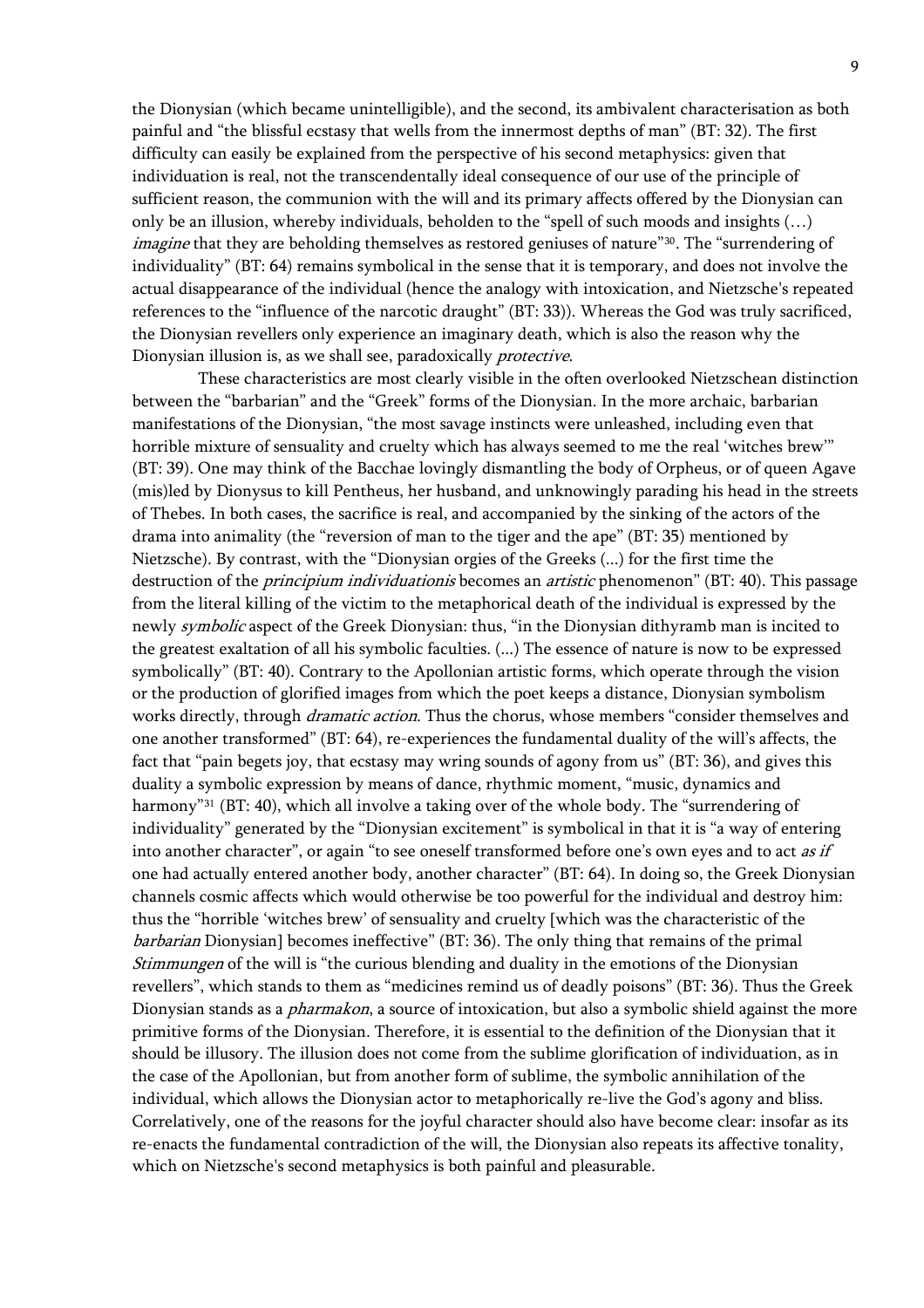However, this only accounts of the *ambivalent* aspect of the Dionysian, not for the overall joyful quality of the tragic. More generally, the fact is that although both illusions are protective, neither can on its own provide a full redemption. The distance which enables the Apollonian artist to project epic dream images also prevents him from fully experiencing the affects of the Ur-Eine: he is a "close and willing observer" (BT: 34), but precisely for this reason he cannot truly identify with the creative force of the will. In Nietzsche's words, he « does not become fused with his images but, like a painter, sees them outside of himself as objects of contemplation » (BT: 64).Therefore Apollonian art, although beautiful, remains somehow existentially shallow in the sense that it is too reflective (hence the frailty of the illusion): it "presents images of life to us, and incites us to *comprehend in thought* the core of life they contain" (BT: 128), but this emphasis on intelligibility somehow kills the vitality of the images and tends to make them didactic (which is one of Lukacs' criticisms of epics). Conversely, the Dionysian is not reflective enough: the symbolic identification with the will it generates has a purely affective content (the pleasure/pain duality), and works exclusively through unreflective action (thus the chorus is a "community of *unconscious* actors" (BT: 64)). These two characteristics make the experience of the Dionysian a totally enthralling one (contrary to the Apollonian, which as we have seen requires the "awareness of the dreamer"); but they also prevent it from becoming meaningful, and thus from having any lasting effects on human beings. Once freed from the Dionysian trance, the Dionysian reveller just reverts to his everyday self, and "Greek pessimism" is not durably overcome: thus "the rapture of the Dionysian state with its annihilation of the ordinary bounds and limits of existence contains, while it lasts, a lethargic element in which all personal experiences of the past become immersed. (...) But as soon as everyday reality re-enters consciousness, it is experienced as such, with nausea: as ascetic, will-negating mood is the fruit of these states" (BT: 59-60). For all its existential strength, the Dionysian does not, considered in isolation, have any real transforming or redemptive power.

 Thus, although the above reconstruction provides better support to understand the Apollonian and the Dionysian, so far it has not provided a solution to the question of artistic redemption, to which I shall turn now. As far as the will is concerned, Nietzsche's artist's metaphysics puts us in a good position to account for the redemptive character of art. As we have seen, the idea of a cosmic play suggests various possibilities to understand the way in which suffering can generate and even be exceeded by pleasure (sublimation or Bataillean squandering of energy). In either case, the Schopenhauerian characterisation of the will's primary affect as pain is overcome by art, which changes radically the meaning of existence. Creation does not only provide sedation for the will: it generates the "indestructible and eternal" (BT: 104-5). "Infinite primordial joy in existence" analogically experienced by the human artist. In turn, this solves the motivational problem formerly evoked, as this "creative joy" becomes *per se* the incentive to life and legitimates the will's struggles. Thus the ultimate justification for life is not moral, but pragmatic. Thanks to art, the rewards of existence exceed its costs; the will is not noumenally doomed to endless suffering. Correlatively, the idea of an ontological poiesis allows Nietzsche to move away from the excessively Apollonian aspect of the previous picture of redemption. The production of individuated phenomena is not a dream of the will, it is real, and so is their annihilation. For the poietic sublimation of pain into pleasure to be effective, the affects unleashed, both in the creation and the destruction of individuals, must be fully experienced by the will, without the protective distance of the Apollonian self-awareness of the dreamer.

 However, so far these arguments have not answered Julian Young's main objection to the Nietzschean picture of redemption, i.e. the fact that even if it were to work for the will, it would mean nothing to us. Why should we not succumb to pessimism, and how can art make our lives meaningful and worthwhile? Just as in the case of the will, the answer lies in Nietzsche's view of artistic creation. His fundamental intuition is that "what creates there [the will], what creates in an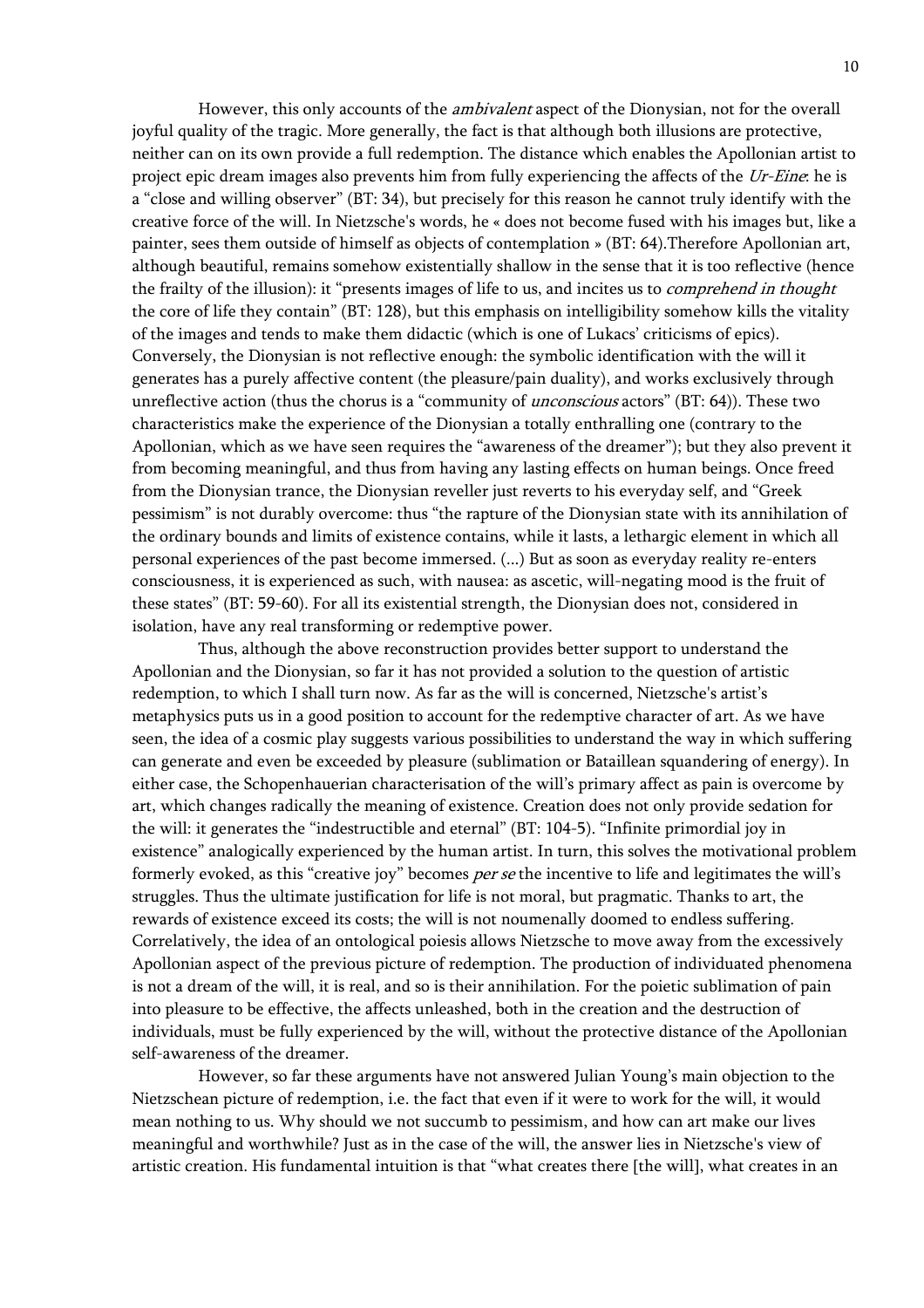artistic way, *acts within the artist himself*" (KSA I: 7 [117], my italics). Or again, "the work of art  $(...)$ is a repetition of the originary process from which the world as emerged" (ibidem). The same, irresistible impulse to create is driving both the will and the artist : thus, "the will needs the artist, in whom the originary process is repeated" (KSA I:  $7$  [117]). Just as the will is able to transfigure pain into pleasure by means of the creative act, in the same way the artist can sublimate his own suffering through the production of the work $32$ . Thus human art is the transposition of the will's ontological poiesis: "the creation by the artist is the imitation of nature in the deepest sense" (KSA I: 7 [196]), i.e. the imitation, not of the objects found in the natural world, nor even, in the Schopenhauerian sense of the ideas as the primary degrees of objectification of the will. What art imitates is the *activity* of a nature itself understood in the Greek sense, i.e. as *physis*, the fundamentally creative force at work in the universe, from which entities spring forward. In the poetic terms of the *Birth*, "be as I am! Amid the ceaseless flux of phenomena I am the eternally creative primordial mother" (BT: 104). If this identification is successful, then art equally provides the human artist and the will with a way to overcome suffering and make existence joyful, and worthwhile.

 What still needs exploring, in order to give this notion of a human salvation its content, is the way in which the artist's "repetition of the originary process" works, which brings me to Nietzsche's thoughts about the tragic. Given the considerable amount of secondary literature on this question, I'll limit myself to the aspects particularly relevant to this study. Perhaps the first thing to say is that because of the ontological distance between the will and human beings introduced by Nietzsche's second metaphysics, tragic repetition can only be an *analogical* one. Otherwise, there would be an identity of nature, not only of activity, between the will and the human artist — a claim that his early metaphysics prevents Nietzsche from making. This is why, in the *Birth*, both the Apollonian and the Dionysian must be illusions, and the artist's identification with the will must remain analogical (hence the many references to dream and intoxication). Among the many passages describing this analogy, the following is perhaps the clearest: "In the first place, as a Dionysian artist [the lyricist] has identified himself with the primal unity, its pain and contradiction. (...) He produces the copy of this primal unity as music. Now, however, under the Apollonian dream inspiration, this music reveals itself to him again as a *symbolic dream image* (...), a specific symbol or example" (BT: 49). The Dionysian illusion (the symbolic dissolution of individuation) allows for the first step, while its Apollonian counterpart (the projection of a beautiful dream image, whereby the artwork is generated) completes the process. The reason why the first symbolisation is musical is that as we have seen, the Dionysian identification with the will works by enabling the artist to re-experience directly its primal affects, and Nietzsche follows Schopenhauer in understanding music in an expressionist way, as a "primary and universal"[33](#page-23-1) translation of emotions. As it "stands in symbolic relation to the primordial contradiction (...) in the heart of the primordial unity" (BT: 55), the flow of music communicates immediately the nuances and intensity of the fluctuating Dionysian affects (the best example of this symbolisation of the primal contradiction being for Nietzsche the pleasurable/painful quality of dissonance). In doing so, music gives Apollonian images a depth that they couldn't achieve on their own, and "allows the symbolic image to emerge in its highest significance" (BT 103). Thus "[the harmonies of drama and music] make the relations of things *immediately perceptible* to us in a sensuous, by no means abstract manner, and thus we perceive that it is only in these relations that the essence of a character (...) is revealed clearly" (BT: 128)<sup>[34](#page-23-1)</sup>. Conversely, the Apollonian "examples" confer to music a clarity of meaning which it wouldn't have on its own: they bring some articulacy to the Dionysian emotions, which in turns strengthens the aesthetic experience by allowing for finer distinctions between the affects: "the drama, with the aid of music, unfolds itself before us with such inwardly illuminated distinctness in all its movements and figures, as if we saw the texture coming into being on the loom as the shuttle flies to and fro" (BT: 130). Therefore the tragic artist, by identifying with the will's pathos and activity (the Dionysian illusion), recreates its primary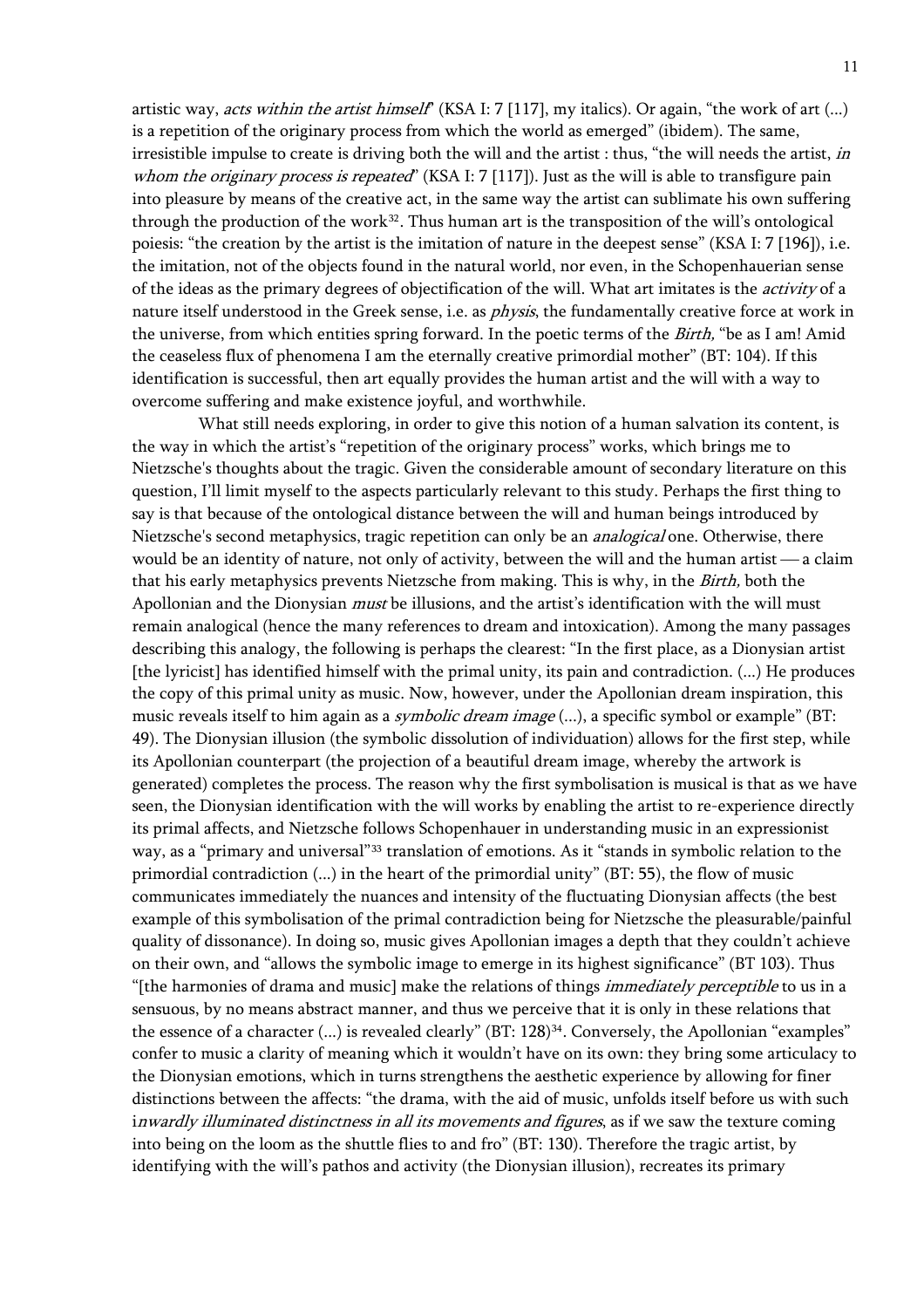Stimmungen; but by combining them with Apollonian clarity, he gives us in his work a way not only to *experience* the will's transmutation of its primary affects, but also to *understand* that through this creative process, suffering is redeemed and life becomes worthwhile. One "shudders at the sufferings which will befall the hero and yet anticipates in them a higher, much more overpowering joy" (BT) 131). While the effects of the Dionysian become much more long-lasting, Apollonian intelligibility in turn acquires a metaphysical content that it could never achieve on its own. This content is the "metaphysical comfort" (BT: 59. See also 62 and 104) of tragedy, the idea that even when "forced to look into the terrors of the individual existence, yet we are not to become rigid with fear" (BT: 104- 5), because we can still "become one with the infinite primordial joy of existence" [35](#page-23-1) (BT 105).

 It thus appears that the key to answering Young's criticism is to focus on the idea that salvation lies in artistic *creation*, not in contemplation, and this, both for the will and the individual. In Nietzschean terms, one must embrace the perspective of the *creator*, not that of the spectator, a point that the *Birth* makes explicitly in its analysis of the chorus<sup>[36](#page-23-1)</sup>. This shift constitutes a radical break from the Schopenhauerian aesthetics still presupposed by Young's version of salvation, in which the will was just the dreamy spectator of the human struggles. What is required for artistic redemption to work is identification of the artist (or of the spectator, through the influence of the work) with the will in its creative power — therefore, an identification with the *chorus*, not with the hero of tragedy, as it is usually claimed. Just as the chorus, in its "successive discharges", frees itself from suffering, in the same way the artist can sublimate the pain of existing by means of the creation of the work. The reason why Young fails to understand the redemptive power of human art is that he implicitly accepts the Schopenhauerian idea that redemption should be equated with an *absence* of pain. The rationale for renunciation, in book IV of WWR, is indeed that since existence is noumenally doomed to endless suffering, the only consistent attitude for the will is to negate itself. Although Schopenhauer insists that avoidance of pain is not the primary motivation for such a renunciation (which is called for on logical grounds), his final apology of nothingness shows clearly that for him, the ideal state is one in which *nothing* is felt, neither pleasure nor pain<sup>[37](#page-23-1)</sup>. By contrast, in the *Birth* true salvation lies in our willingly accepting pain and finding the strength, not only to bear it passively, but to actively transmute it into pleasure through artistic creation. Both the individual and the will must accept the fact that this transmutation of pain into pleasure is not a permanent result, and that the creative process must endlessly be repeated. Properly understood, early Nietzsche's metaphysics thus shows us that although life may seem to the uncreative individual a vale of suffering, its overall meaning is positive as suffering can be overcome through art. This is perhaps the most radical way in which the *Birth* departs from Schopenhauer, anticipating strikingly later themes in Nietzsche's thought, in particular that of artistic sublimation in Twilight of the Idols and of amor fati as a heroic endorsement of finitude (as opposed to the Schopenhauerian flight beyond the human condition). As we shall see, understanding the redemptive function of this metaphysics properly also has important consequences for the question of its status, to which I shall now turn.

 A survey of the considerable literature devoted to this topic shows that commentators have focused on and implicitly linked two questions: 1) whether Nietzsche did believe in the metaphysical claims he put forward in the *Birth* and 2) if not, how we should view this metaphysics  $\frac{1}{\sqrt{2}}$ particular, whether it should be seen as a myth, and in which sense. Depending on the answer to these questions, a normative judgment is issued regarding the value of Nietzsche's early metaphysics. In reaction to interpretations such as Kaufmann's (Kaufmann: 1974), which took the Birth literally and assumed that early Nietzsche had an uncritical stance towards its claims, more recent works have tended to answer 1) negatively, 2) positively and to conclude from the conjunction of the two answers that the metaphysics should be discarded. Before putting forward my own interpretative claims, and in order to recontextualise them, I have chosen to examine two of the most notable interpretations, namely Porter's and Poellner's.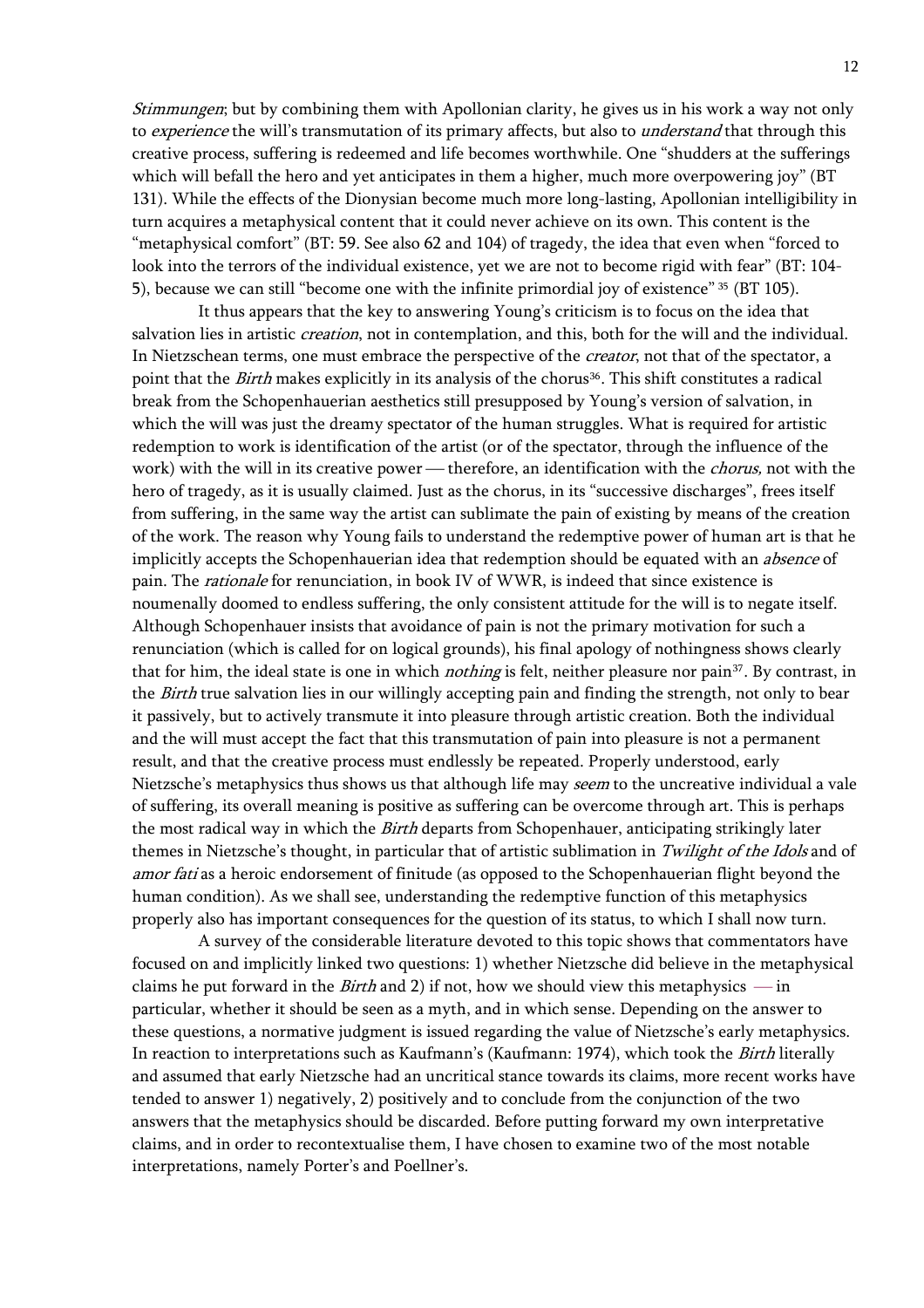Porter's fairly influential reading, following De Man, asserts that "it is not even a foregone conclusion that Nietzsche himself believed, or needed to believe, whatever he wrote" (Porter: 2000, 29). Arguing from the influence of Lange's Geschichte des Materialismus on Nietzsche's early thought and from his 1868 essay on Schopenhauer, in which the latter is strongly criticised for having forgotten the Kantian prohibition about the unknowability of things-in-themselves and thus relapsed into dogmatic metaphysics by attributing to the will qualities which can only pertain to phenomena, Porter concludes that "Nietzsche's book seems to project a myth drawn with deliberate perspectival distortion" (Porter: 2000, 157). Porter's reading is deconstructionist in that he thinks that the ultimate purpose of such a projection is to undermine both the possibility of metaphysical thinking and of myth, by launching "an inexorable attack on the credibility of all myths. Here we detect a sense of strain, of extremity: plausibility is taxed, myths counteract myths and all but cancel each other out in an overwhelming dubiety" (Porter: 2000,148). There are, however, serious problems with Porter's reading. The first is methodological and consists in his tendency to proceed from post-modern assumptions for which he offers no justification: thus, he claims that "Nietzsche has no philosophy in the proper senses of 'having' and of 'philosophy'. This is an argument that can only be suggested here" (Porter: 2000, 4). This lack of argumentation, already problematic given the importance of the claim and its consequences on interpretative strategies, is compounded by the absence of any definition of what "proper" philosophy, or the possession of it, might amount to. Perhaps as an indirect answer to this, Porter asserts in a footnote (again without any demonstration) that "Nietzsche attacks philosophical presuppositions, without making any truth claims of his own" (Porter: 2000, 184). Not only is it difficult to see how Nietzsche could do so and say anything of philosophical relevance about the criticised presuppositions — it might be more profitable, as Poellner suggests elsewhere (Poellner, 1995, 13 sq) to read his work, especially in his mature period, as an attempt to methodically refute metaphysical conceptions of truth, which is not tantamount to rejecting *all* claims to truth; moreover, many passages from the *Birth* make it clear that Nietzsche does make some claims to truth (for example, in asserting that life has a "*true*, i.e. metaphysical significance" (BT: 136, my italics), or that "we shall have gained much for the *science* of aesthetics, once we perceive (...) that the continuous development of art is bound up with the Apollonian and the Dionysian duality" (BT, §1, 33, my italics).

 The second problem with Porter's interpretation (perhaps a consequence from his assumption that Nietzsche makes no truth claims of his own, which removes the need to examine the content of his assertions too closely, or to reconstruct his thought in as coherent a way as possible) is that it is often mistaken. Perhaps the most damaging instance, given his interpretation, is the claim that the Birth aims at destroying mythical thought, which flies in the face of textual evidence (see BT: §23, 136, to which I shall come back in detail). But there are other examples, in particular the following argument offered in favour of the paradoxical thesis that the Dionysian is "the invention of the Apollonian" (Porter: 2000, 49): "the conditions of possibility of the Dionysian principle are located within the realm of appearances (...). The metaphysical is a pleat within the surface of appearances" (ibidem). This argument rests on an implicit confusion between conditions of existence and conditions of intelligibility. As we have seen, all that can be concluded from Nietzsche's analysis of the relation between the Apollonian and the Dionysian is that in the case of tragedy, the second is dependent on the first in order to be *understood* as such (as opposed to simply being experienced). There is no indication that the *existence* of the Dionysian is dependent on that of the Apollonian (on the contrary, Nietzsche insists on the anteriority, both chronological and ontological, of the former over the latter). And if the Dionysian is to be understood as a metaphysical principle (as suggested by the last sentence of the quote), then the claim is equally mistaken as the existence of the thing-initself is by definition independent from the conditions which make it phenomenally accessible to finite beings (only an *intuitus originarius* would create the object of its intuition in the process of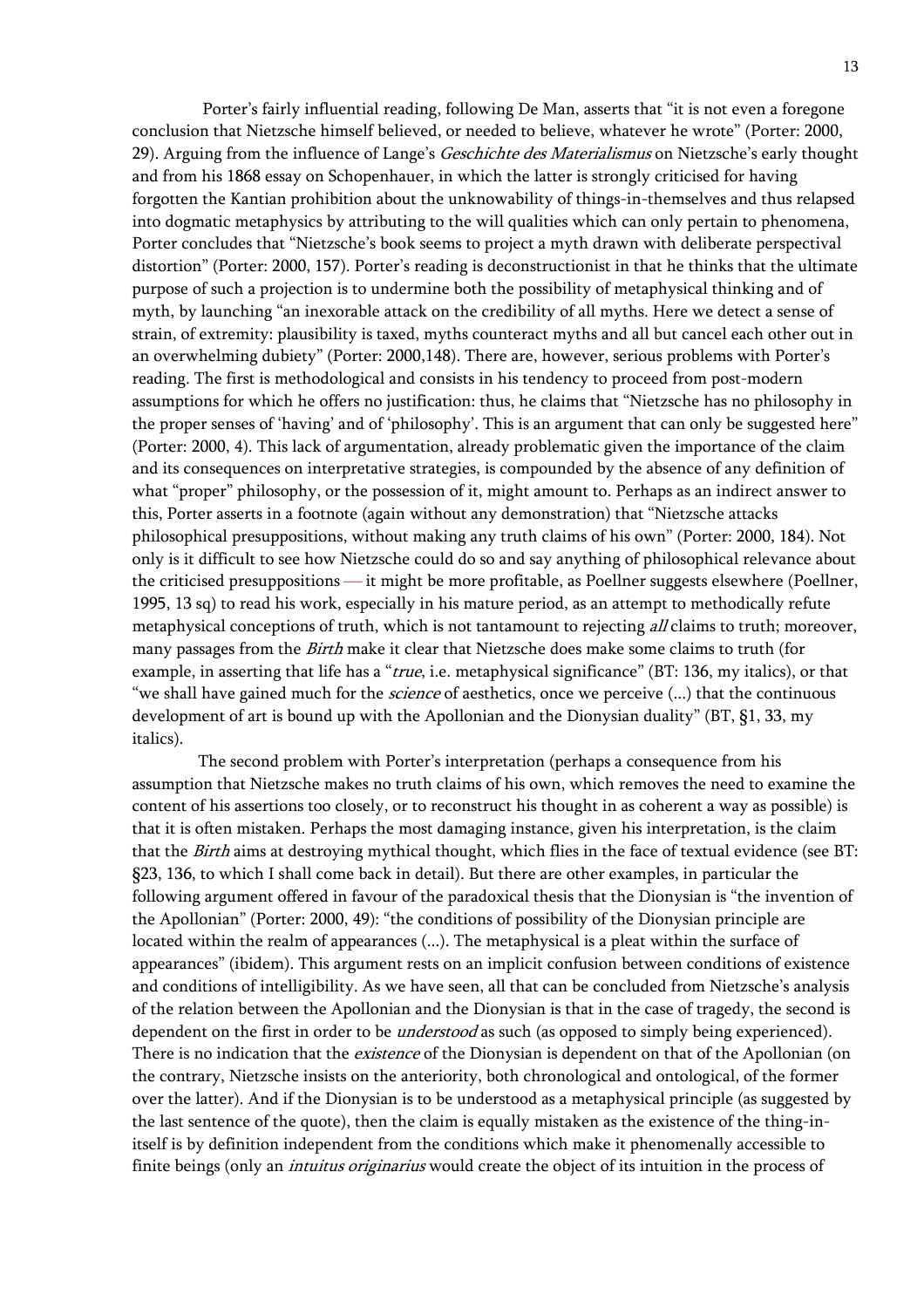intuiting it)<sup>[38](#page-23-1)</sup>. Because of its methodological problems and inaccuracies, Porter's reading, although suggestive, thus remains in my view of little philosophical interest.

 I shall now turn to Poellner's interpretation of the Birth's metaphysics, which is considerably more rigorous and philosophically grounded. Although his approach to Nietzsche is radically different — in another work, he dubs himself a "reconstructionist" (Poellner: 1995, 10), a label under which my own endeavour probably falls — Poellner's earlier article on the *Birth* has in common with Porter's book that he too answers 1) negatively and 2) positively<sup>[39](#page-23-1)</sup>. Thus "there can be no doubt that [Nietzsche] considered [this artist's metaphysics] arbitrary, logically arbitrary, even at the time of writing it" (Poellner: 1998, 67). Yet contrary to Porter, Poellner (rightfully) sees Nietzsche's attitude to myth as serious and positive: "what he did not consider arbitrary or fantastic, and certainly not futile, was the general (...) schema this metaphysics exemplifies or satisfies. This is the schema of myth in the second sense I indicated earlier" (Poellner: 1995, 67-68). Poellner is careful to distinguish three meanings for the notion of myth: i) « a story or image which connects the temporal flux of appearances to an underlying ontological ground and which presents that ground (...) as not, or not fully, accessible to rational explanation (Poellner: 1995, 64), ii) "a narrative relating transient human experiences to a purposeful, time-transcending order of reality" (ibidem) and iii) "myth as an illusory or erroneous, i.e. false, story — as Illusion, or  $Wahn$  (ibidem). Meanings i) and ii) both presuppose the metaphysical distinction between two orders of reality and work in opposite but complementary directions: while the first is focused on presenting the ontological ground through appearances, the second relates appearances to the ground and thus reveals their true meaning while transfiguring the everyday. Poellner grounds this reading of myth in an important passage of the *Birth* which states that "any people  $\frac{1}{1}$  just as, incidentally, any individual  $\frac{1}{1}$  is worth only as much as it is able to press upon its experiences the stamp of the eternal; for thus it is, as it were, de-secularised and shows its unconscious inward convictions of the relativity of time and of the true, i.e. metaphysical, significance of life" (BT: §23, 136). For from being bent on undermining mythical thought, Nietzsche would thus have put forward both the *Birth's Artisten Metaphysik* and the teleological narrative heralding the revival of the Dionysian through such works as Schopenhauer's or Wagner's as "second order myths" (the first order myth being the reconstruction of the "tragic myth of the pre-socratics", Poellner: 1995, 65) meant to counterbalance the effects of Socratism and to revitalise German culture. Poellner then turns to the question of whether the metaphysics can truly play this role, or whether it should be seen as a myth in the third sense, i.e. as an error or illusion<sup>[40](#page-23-1)</sup>. His answer takes the form of the following argument: a) the myth is supposed to transfigure appearances by expressing the "true, i.e. metaphysical significance of life". Yet b) the latter is encapsulated by the "Schopenhauerian wisdom of Silenus which Nietzsche, without any doubt, continues to accept" (Poellner: 1995, 67), and according to which "existence is 'terrible' and 'horrific'" (ibidem). Given this content, it is difficult to see how the myth could perform its redemptive role. Therefore c) Nietzsche is caught in a no-win situation: to avoid the contradiction, the myth must be seen as an illusion. Yet if it is known to be illusory, then it loses the power to "motivate the  $(...)$  transfigurative project of BT" (Poellner, 1995, 67)<sup>[41](#page-23-1)</sup>, and thus cannot function as a myth in the Nietzschean sense. Poellner logically concludes that "Nietzsche's abandonment of [his early] philosophy is perhaps most fruitfully interpreted as the consequence of his realisation of this aporia" (Poellner: 1995, 75).

 Although I have great sympathy for Poellner's argumentative and rigorous approach and agree with his view that the *Birth* should be seen as "mythopoietical" (although for reasons of my own, cf. below), I must disagree with his final criticism. Two things should be noted: firstly, he offers no direct argument for the claim that "there is no doubt that [Nietzsche] considered [this artist's metaphysics] arbitrary, logically arbitrary". The assertion can be seen to follow both from Poellner's summary, in the first part of his paper, of Nietzsche's early essay on Schopenhauer, and from the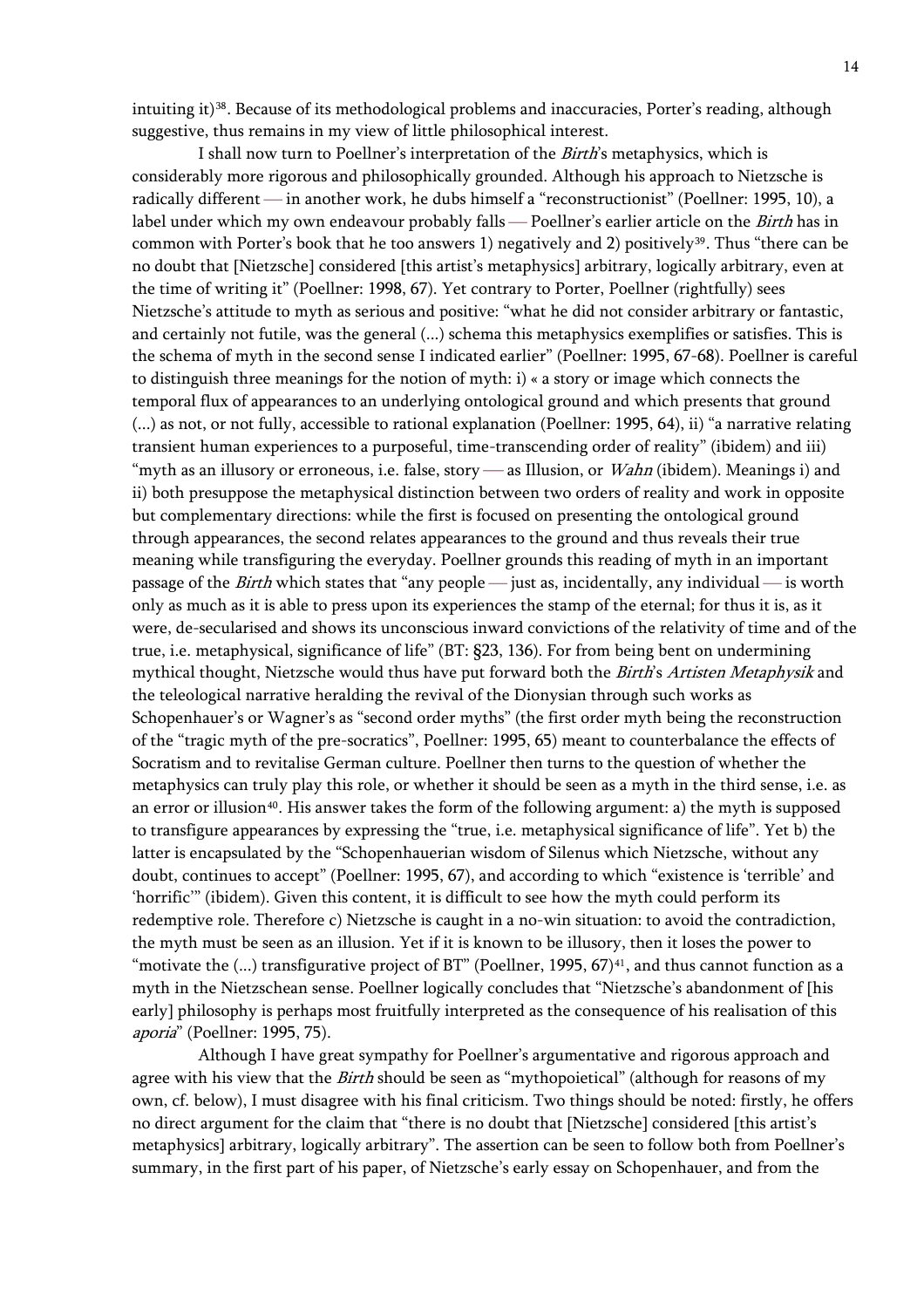argument outlined above. Yet the latter does not show that Nietzsche did not believe in the metaphysics, only that if he did so, he would have ended up in an inconsistent position. But he may well have done so without being aware of it  $-$  as could be hinted at by the "Attempt at Self-Criticism"'s well known assertion that the book was "constructed of a lot of immature, overgreen personal experiences" (BT: 18), which doesn't suggest that the young Nietzsche had much self-critical distance at the time. Secondly, and more importantly, there are reasons to believe that the inconsistency underlined by Poellner results from an interpretative mistake about the "true" meaning of life. Strangely enough given that his interpretation of the *Birth* is bent on highlighting the theoretical rift between early Nietzsche and Schopenhauer, Poellner asserts that the Schopenhauerian view that existence is "terrible" remains Nietzsche's "unquestioned presupposition in the Birth" (Poellner: 67). By contrast, and from my own reconstruction as outlined in the preceding pages, I would argue that it is only his *starting point*: as we have seen, what the metaphysics shows us is that the true meaning of existence, both for the will *and* for us (*pace* Young), resides in the overcoming of pain by pleasure through artistic creation. It teaches us that far from being "horrific", "life is at the bottom of things, despite all the changes of appearances, indestructibly powerful and pleasurable" (BT: §7, 59). The aesthetic process, which is instantiated both noumenally (in the will's constant creation of "worlds") and phenomenally (actively, through artistic creation, or more passively, through our identification with the chorus in the case of tragedy) provides the purposiveness that Schopenhauer wrongly denied both the will (as a blind, mindless principle) and human existence, and from which the terrors of existence stem. Through Nietzsche's aesthetic theodicy<sup>[42](#page-23-1)</sup> pain and suffering are not denied reality (as was often the case in earlier theodicies) but become meaningful as part of the process of creation whereby the will is "continuously redeemed" (BT: §4, 45). The main difference between us and the will, then, and the reason why for some people existence can be experienced as fundamentally horrible, is that while the will is constantly creative (and thus continuously overcomes its pain), we, as finite beings, are not so. Artists are limited by physiology in their ability to respond to and channel stimuli; moreover, it is possible, especially in a decadent age such as the one Nietzsche describes, that many individuals' artistic potential may have atrophied (although Nietzsche's optimism in the *Birth* suggests that it never disappears entirely). This means that while for the will the meaning of existence is overwhelmingly positive, for us the recognition of the positive metaphysical significance of life, although always possible in principle, can take the form of a struggle (hence the perceived need for redemption). We have to learn the crucial importance of artistic creation, and also to acquire the distance and skill required to balance the creative moments, in which pain is transmuted into pleasure, with other times at which suffering may seem predominant (hence the above examined need for an interaction between the Dionysian and the Apollonian). However, no matter how difficult the metaphysical truth may be for us to see, the main point here is that the premise held to by Poellner in b) is wrong, which in turn invalidates the conclusion expressed in c). There is no contradiction between the content of the myth and its function, and therefore no need to see the latter as an illusion (in the sense of a false narrative) or to worry about its motivational power. Since the *Birth* shows that contrary to appearances, existence is pleasurable, it is perfectly consistent for Nietzsche to claim that his metaphysics can play a mythical and transfigurative role in revealing the true meaning of life. Correlatively, the potential contradiction between i) the claim that existence is fundamentally pleasurable and ii) the idea that it would still need to be redeemed is easily avoided if one takes into account that it is *pain*, not existence, which needs to be redeemed, and that the process whereby this happens and pain is transmuted into pleasure encapsulates the true, overall meaning of life. Existence itself (like becoming) is "innocent". Moreover, it is only from the unenlightened perspective of the non creative individuals (whom the *Birth* has to convince) that such redemption is necessary. From Nietzsche's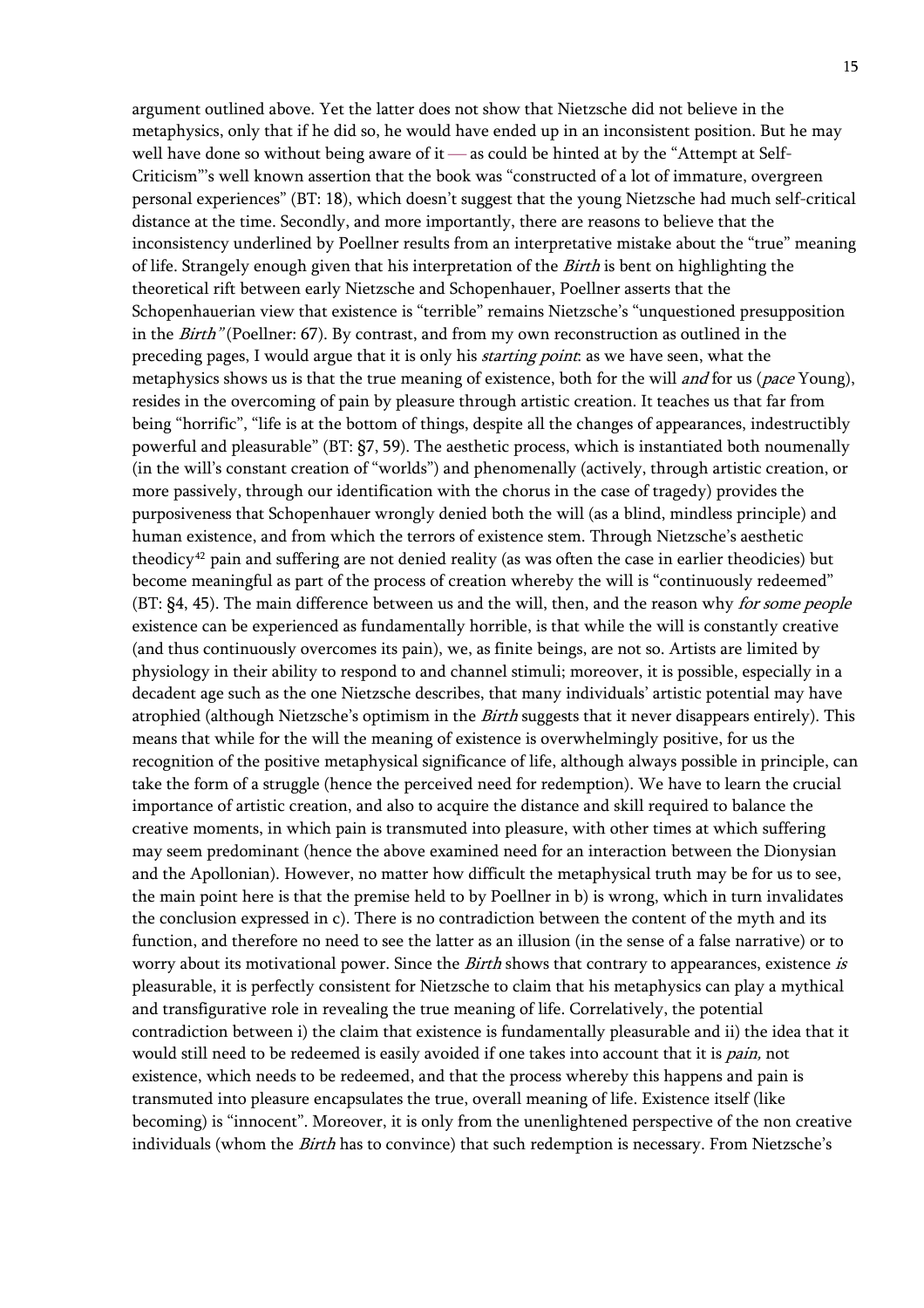own perspective, the problem is not to redeem existence but to *recognise* its true meaning and to find the proper medium to communicate it $43$ .

 However, this does not address Poellner's other, more implicit point, namely the idea that given his criticism of Schopenhauer, it would make little sense for Nietzsche to do exactly what he accuses the latter of doing, i.e. to "drape an altogether dark incomprehensible X with predicates taken from a world foreign to it, the phenomenal world, like colourful clothes" (S, 357). With respect to this issue, perhaps the first thing to note is that in the few passages in which Nietzsche reflects on the Birth's metaphysics, he is careful to present it as an *assumption* (*Annahme*): thus "the more clearly I perceive in nature those omnipotent art impulses (...), the more I feel myself impelled to the metaphysical assumption that the truly existent primal unity…" (BT: §4, 45, my italics). Another passage is equally cautious in suggesting that "we may assume that we are merely images and artistic projections of the true author…" (BT: §5, 52, my italics). This is perfectly consistent with the Kantian prohibition against attributing any phenomenal predicates to the thing-in-itself (as is the idea that we are "impelled" to make metaphysical assumptions, which seems to echo Kant's own reflections about the "tendency of [pure reason's] nature" to reach beyond experience in the "Canon of Pure Reason"<sup>[44](#page-23-1)</sup>). Of course, the question then arises of why Nietzsche should feel impelled to make this particular assumption (rather than other, perhaps more plausible ones), and of whether his cautiousness results in depriving his metaphysics — which, following up on the reference to Kant, would then have to be considered, at best, as an idea of pure reason — of any claim to truth, and thus of any theoretical strength. As one can imagine, both parts of the question are difficult to answer: for lack of space, I shall confine myself to a brief sketch of what I take Nietzsche's views to be on these issues.

 Perhaps the best way to approach the question is negatively, by pointing out that for early Nietzsche all forms of knowledge, and not only metaphysical knowledge, reflect the conditions under which they are formed and are thus deemed illusory (in the sense that they fail to grasp the state of the world as it is independently of any observer): "today philosophy can only underline the *relative* character of all knowledge, its anthropomorphism, as well as the everywhere sovereign force of illusion" (KSA III: 19 [37], Nietzsche's italics). Nietzsche's reasons for thinking so are twofold, and can be seen as (non Kantian) developments of the analyses of the conditions of possibility of knowledge put forward in the "Transcendental Aesthetics" and in the "Analytic of Judgment". Firstly, the transcendental forms of perception, namely time and space, are subjective (in the sense of being relative to us as perceiving beings) and thus fail to capture the real essence of things<sup>[45](#page-23-1)</sup>. Secondly, knowledge is by definition conceptual, and concepts are arbitrary: "our understanding is a surface force, it is *superficial*. It knows by concepts (...). At the end of the day, it is thus something which refers to man's arbitrariness, and does not reach the thing itself" (KSA III: 19 [66], Nietzsche's italics). This reasoning rests on the claim, made elsewhere, that concepts are second-order ways of relating to the world, and that the first order manner (from which they derive), namely perception, is itself arbitrary<sup>[46](#page-23-1)</sup>. The two lines of argument can be seen to converge in the following passage: "When an entity, for example a tree, appears to us as a multiplicity of properties, of relations, there is a double anthropomorphism: firstly, this "tree" does not exist as a separate entity, it is arbitrary to carve an object in this way (according to eye, form), and secondly each relation is not the true absolute relation, but is in turn tainted with anthropomorphism" (KSA III: 19 [236]). Although he starts from Kantian premises, Nietzsche thus arrives at the thoroughly anti-Kantian conclusion that "nature has installed man in the midst of illusion. This is his specific element" (KSA III: 19 [179]), or again that "one must establish this principle: we only live through illusions — our consciousness only touches the surface" (KSA III: 19 [48]). I shall (regretfully) leave aside the question of whether such phenomenalism is justified[47](#page-23-1) to focus on its consequences for Nietzsche's view of metaphysics and myth.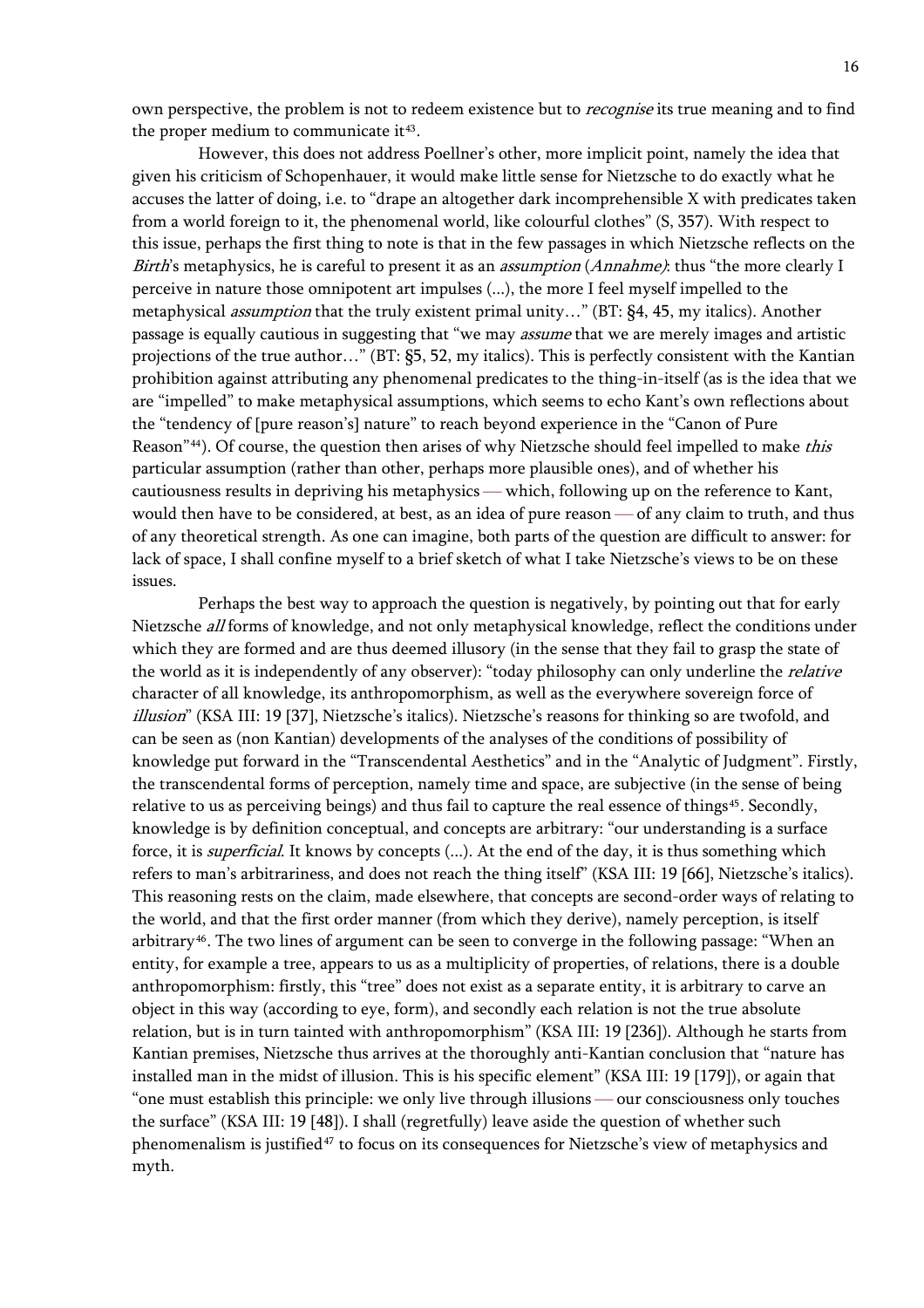Early Nietzsche's radical skepticism about the possibility of true knowledge has three main implications. Firstly, since all knowledge is illusory there is no standpoint available to us from which the "fantastical" content of the *Birth's* metaphysics can be criticised as particularly ungrounded (although, by the same token, it is equally impossible to show that it is right $48$ ): to say that it is "illusory", as Poellner does, is not an objection which would carry great weight on Nietzsche's terms. Secondly (and consequently), whatever reason one may have to endorse its content must not rely on its truth value, but on other considerations. Thirdly, the role of the philosopher (and thus Nietzsche's own role) has to be redefined: it is not to establish truth but to "help to live", to "demonstrate the necessity of illusion, of art and of art dominating life" (KSA III: 19 [36]). Another passage is even clearer: "[The philosopher] feels *in a tragic way the fact that the ground of metaphysics has* withdrawn, and yet cannot be satisfied with the kaleidoscopic play of the sciences. He works towards the edification of a new *life*: he gives art its rights back" (KSA III: 19 [35], Nietzsche's italics). It is on this background that both Nietzsche's metaphysics and his reflections on myth should be understood. Indeed, given the above criticism of knowledge and his attack on Schopenhauer, it is unlikely that Nietzsche regarded the metaphysics as literally true (in the adequationist sense of offering an exact representation of the way things are in themselves), and thus I find myself inclined to agree with Poellner that he saw it as a myth. Apart from the passage of the *Birth* quoted by Poellner, there is evidence for this in the *Nachlass*, which characterises philosophical activity as "poetic invention outside of the limits of experience, a *prolongation of the mythical instinct* [which] also works essentially by images" (KSA III: 19 [63], my italics). However, this does not mean that Nietzsche viewed the Birth's metaphysics as inconsistent, or as illusory in the sense of being particularly deceptive. As we have seen, there is no contradiction between the content of the metaphysics and its transfigurative function. Moreover, one could argue that the metaphysics' openly "fantastical" character makes it more *truthful* (although no truer in the metaphysical sense) than the rationalist discourses criticised by Nietzsche, which hide their illusory nature behind scientific forms. It doesn't mean either that Nietzsche saw the metaphysics as 'rationally arbitrary filling in' of the schema of myth (Poellner: 67). It is arbitrary in the above examined sense that all knowledge is arbitrary; but if one shifts from an epistemological to an ethical perspective, then there is nothing arbitrary about the "filling in" of the schema. The content of the metaphysics is chosen for its particular usefulness for life (or in the terms of the Birth for its "healing" power), which is not an irrational choice. This concern for the revival of German culture also governs the choice of the form of the metaphysics: its mythical character, which involves a heavy reliance on metaphors and images, enables it to work as an art form<sup>[49](#page-23-1)</sup>, and thus to counterbalance the deleterious effects of Socratism on modernity. Following "existentialist" interpretations of myth such as Bultmann's<sup>[50](#page-23-1)</sup>, I would thus suggest that Nietzsche intended the metaphysics, not as an explanatory device nor as a literal representation of the real state of affairs in the world, but as a *symbolisation* of the meaning of life<sup>[51](#page-23-1)</sup>, belief in which is pragmatically justified by its potentially positive effects on us. To say that the metaphysics is symbolical means that Nietzsche did not require us (nor himself) to believe in its literal content, but to be able both to appreciate its images aesthetically and to extract their existential meaning, which is enriched from being embodied in the images. This calls for a change of attitude from the part of the reader, who must bracket his "historical sense" so that he can accept the myth as a "concentrated image of the world that, as a condensation of phenomena, cannot dispense with miracles" (BT: §23, 135] and, by understanding the part played by artistic creation in the metaphysics, feel its revitalising benefits<sup>[52](#page-23-1)</sup>.

 Provided it is carefully reconstructed and pried out from Schopenhauer's, the Birth's metaphysics does not display the kind of inconsistency or contradictoriness for which it is often indicted. If it is to be seen as a myth, it is not by default (i.e. as opposed to "true" knowledge, which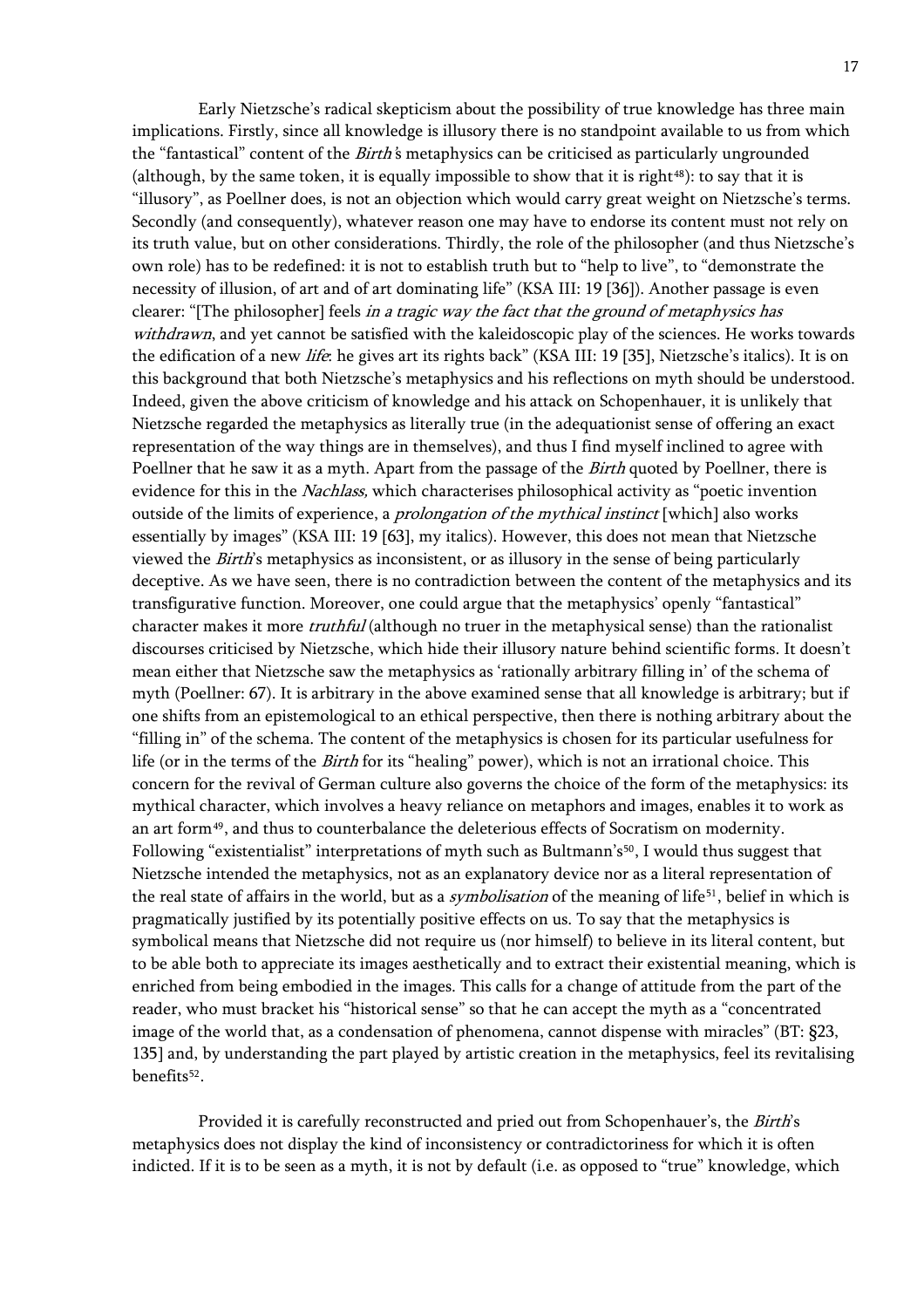early Nietzsche deems unattainable anyway) but because in a world of illusions, only myth has the power to counterbalance the degenerescence of contemporary culture. However two difficulties remain: the first pertains to the pragmatic argument suggested above, according to which the main reason to believe in the artist's metaphysics is that it is helpful for life. It could be objected that for one to be able to feel the healing power of the myth (and thus to be sensitive to the pragmatic justification for belief) one must *already* believe in it, and thus have effected the existential transformation that the myth is supposed to help perform. As we have seen, mere intellectual consideration of myths deprives them of their power. While it is not contradictory for the initiated to believe in a myth knowing that it's a myth (because the symbolisation performed by myths relies on the implicit claim that although the mythical narrative may seem ungrounded from an empirical perspective, it presents a correct symbolisation of the ontological state of affairs), it is almost impossible to be convinced by one unless we already have had the kind of experience symbolically conveyed by the myth, in which case the myth is not truly needed. Given this, it may seem that in offering his metaphysics to us decadents as a mythical remedy against Socratism, Nietzsche is begging the question. Artists won't need it, and theoretical men won't be convinced by it<sup>[53](#page-23-1)</sup>.

Secondly, there is the problem of justification for Nietzsche's own belief in the symbolical value of the myth. While it seems clear that he cannot have believed the metaphysics to be literally true, he certainly did think that its symbolical meaning has real truth content — in particular, the belief that artistic creation is the only desirable way to overcome pain was retained throughout his philosophical career. This is entailed by his very definition of the mythical ability of a people as showing the latter's "unconscious inward convictions of the relativity of time and of the *true*, *i.e.* metaphysical, significance of life" (BT: §23, 136, my italics). Myth presupposes by definition the distinction between two orders of reality and the possibility of an adequate symbolic presentation (although not rational knowledge) of the ontological ground. While the distinction itself is not a problem for early Nietzsche[54](#page-23-1) and is in fact required by the Kantian premises that govern his criticism of knowledge, the second is problematic, for it is difficult to see how the symbolisation could be pronounced adequate without breaching the Kantian prohibition Nietzsche still adheres to[55](#page-23-1). Perhaps significantly, Nietzsche does not offer any criteria, and describes the way his belief was acquired as the "immediate certainty of vision" (BT: §1, 33). Yet given that one of the main reasons why Nietzsche criticised Schopenhauer in his early essay was precisely because the latter resorted to the notion of an immediate, non representational intuition (in book II of WWR) to bypass the Kantian prohibition, it seems strange to see Nietzsche himself appealing to an intuition of the same kind. It thus seems that while Nietzsche forcefully denied the possibility for us to attain metaphysical truth (as correspondence between the view expressed by a statement and the state of things as they are independently of us), either by rational or by intuitive means, his very belief in the symbolical content of the metaphysics as myth still relies on it.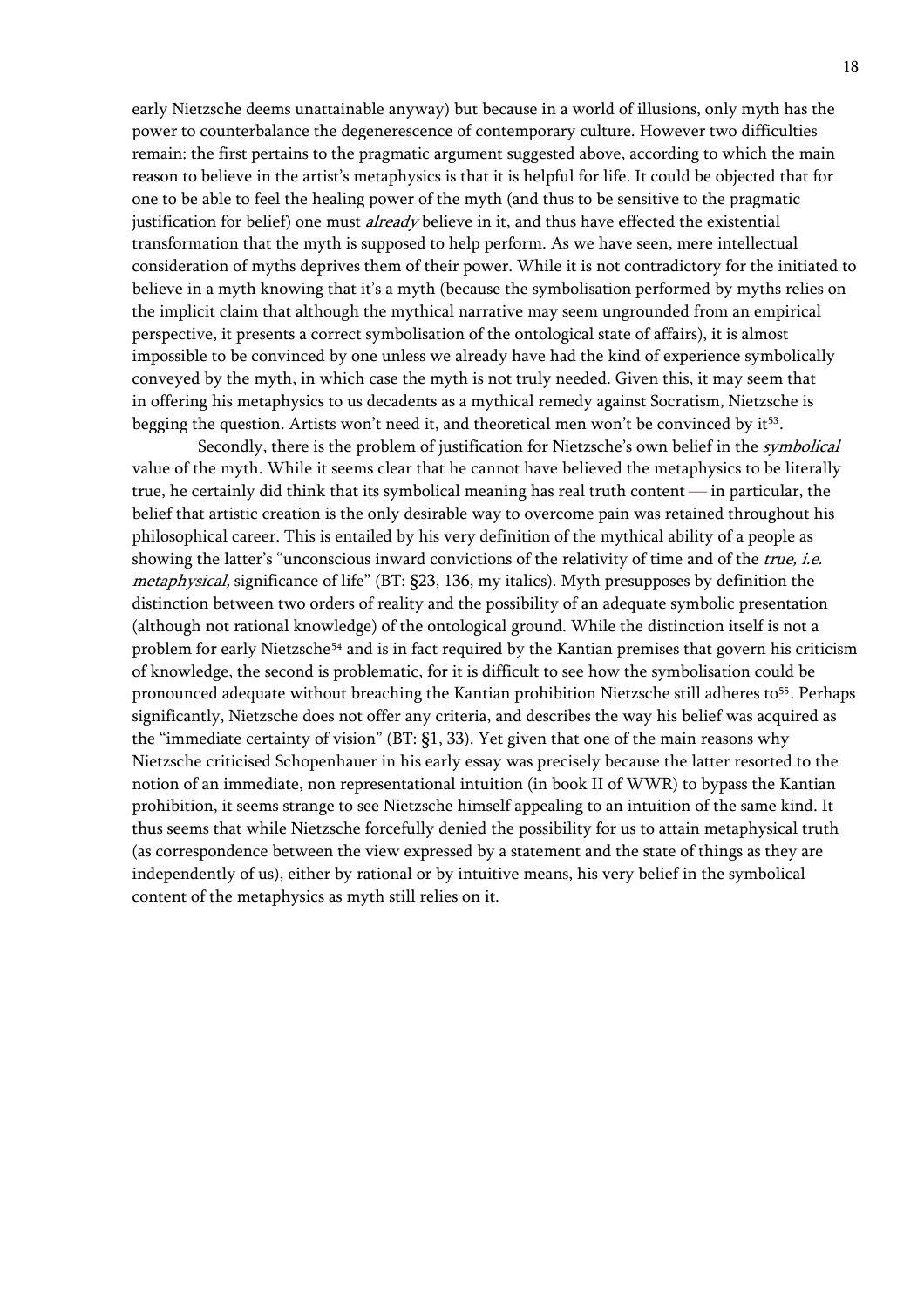## LIST OF ABBREVIATIONS:

a) For Nietzsche's works (by chronological order of the original, German publications)

S: "Zu Schopenhauer", in Werke. Historisch-Kritische Gesammtausgabe, eds H. J. Mette and K. Schlechta, Munich, 1933ff, III, 352-361. BT: The Birth of Tragedy (trans. W. Kaufmann, New York: Vintage books, 1967). KSA: Nachgelassene Fragmente (Herbst 1869 bis Herbst 1872), Berlin: Walter de Gruyter, 1978).

GS: Gay Science, (trans. W. Kaufmann, New York : Vintage books, 1974). BGE: Beyond Good and Evil, (trans W. Kaufmann, New York : Vintage books, 1989).

TI: Twilight of the Idols, (trans. R. Polt, Hackett publishing: Indianapolis, 1997).

WP: The Will to Power, (trans. W Kaufmann, New York : Vintage books, 1968)

b) For Schopenhauer's works

WWR: The World as Will and Representation, (transl. E.F.J. Payne, New York: Dover publications, 1958). Volume I contains the original text, and volume II the Supplements.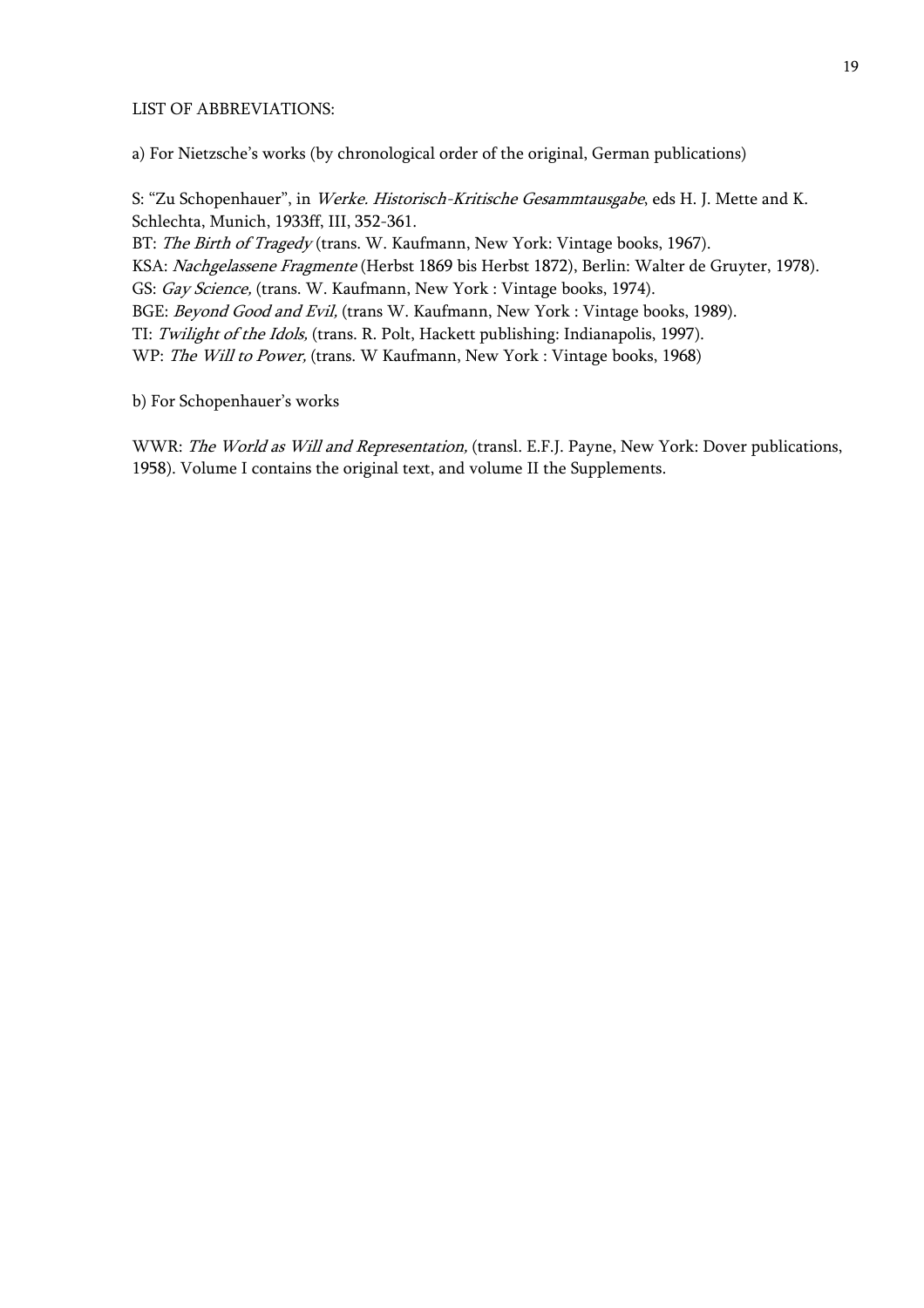## LIST OF AUTHORS

j

Bataille, G (1957), L'érotisme. Paris: Editions de Minuit.

(1974), Théorie de la religion. Paris : Gallimard.

Bultmann, R (1953), "New Testament and Mythology", in Kerygma and Myth, Hans-Werner Bartsch ed., London.

Clarke, M (1990), Nietzsche on Truth and Philosophy, Cambridge.

De Man, P (1979), *Allegories of Reading*, New Haven & London.

Fink, E (1982), Spiel as Welt Symbol, Kohlhammer, Stgt (no English translation).

Haar, M (1996), Nietzsche and Metaphysics. Albany : State University of New York Press.

Homer (1950), *Iliad.* Harmondsworth, Eng. : Penguin Books.

Kaufmann, W (1974), Nietzsche: Philosopher, Psychologist, Antichrist, Princeton: Princeton UP. Lukacs, G (1971), The Theory of the Novel: a Historico-Philosophical Essay on the Forms of Great Epic Literature. London: Merlin Press.

Nussbaum, M (1998), in Salim Kemal, Ivan Gaskell, Daniel W. Conway (eds.) Nietzsche, Philosophy and the Arts, Cambridge : Cambridge University Press.

Poellner, (1995), Nietzsche and Metaphysics, Oxford: Clarendon Press.

(1998), "Myth, Art and Illusion in Nietzsche", in *Myth and the Making of Modernity. The* Problem of Grounding in Early Twentieth-Century Literature, M. Bell and P. Poellner eds, Amsterdam – Atlanta: Rodopi.

Porter, J (2000), The Invention of Dionysus: An Essay on the Birth of Tragedy, Stanford: Stanford UP.

Richir, M (1998), La Naissance des Dieux. Paris: Editions du Seuil, collection "Points".

Sallis, J (1991), Nietzsche and the Space of Tragedy. Chicago: University of Chicago Press.

Young, J (2001), *Nietzsche's Philosophy of Art*. Cambridge: Cambridge University Press.

 $1$  in particular in his 1886 « Attempt at Self Criticism », published in BT,  $\S$ 2, p. 18.

<sup>&</sup>lt;sup>2</sup> See for example (by chronological order): G. Deleuze, *Nietzsche and Philosophy*, London: Athlone Press, 1983, especially section 5, "The Problem of Tragedy", p. 11: "if one looks at the *Birth of Tragedy* it is clear that Nietzsche wrote it (...) as a disciple of Schopenhauer"; R. Schacht, *Nietzsche*, London: Routledge, 1992, in particular section VIII, "Art and Artists" p. 478: "Nietzsche makes no attempt to conceal the influence of Schopenhauer on both his concept of reality and his thinking about the arts in *The Birth of Tragedy*. He was initially convinced of the soundness of much of what Schopenhauer had to say about the world, life and art". Like Young, Schacht develops the view that while early Nietzsche disagreed with Schopenhauer on the function of art, he "does not question the soundness of this picture [i.e.: the Schopenhauerian metaphysics briefly outlined by Schacht]. And even though he later rejected Schopenhauer's metaphysics, which he here accepts…" (p. 479). See also M. Nussbaum (1998), in Salim Kemal, Ivan Gaskell, Daniel W. Conway (eds.) Nietzsche, Philosophy and the Arts, Cambridge : Cambridge University Press 1998, and R. J. Hollingdale, Nietzsche: The Man and His Philosophy, Cambridge: Cambridge UP, 2001, in particular chapter 5, pp. 66: "in his first enthusiasm, Nietzsche accepted Schopenhauer tout court" and 70: "Nietzsche took over Schopenhauerian dualism in his early philosophy". There are, however, exceptions, in particular Michel Haar's Nietzsche and Metaphysics, Albany : State University of New York Press, 1996 and more recently, Peter Poellner's paper, "Myth, Art and Illusion in Nietzsche" (in *Myth and the Making of Modernity: The Problem of* Grounding in Early Twentieth Century Literature, ed. Michael Bell and P. Poellner, Amsterdam-Atlanta: Rodopi, 1998, p. 61-80. Haar's reading is substantially different from mine in that he holds that even at the time of the Birth, Nietzsche had already abandoned the distinction between the thing-in-itself and appearances, a claim which, as the third part of this paper will suggest, is false. There are more affinities between the Poellner's reading of BT and mine (in particular concerning early Nietzsche's distance from Schopenhauer, the question of the illusory nature of both the Apollonian and the Dionysian, and the emphasis on the poietic activity of the will). However there are also substantial differences which will be examined in the third part of this paper.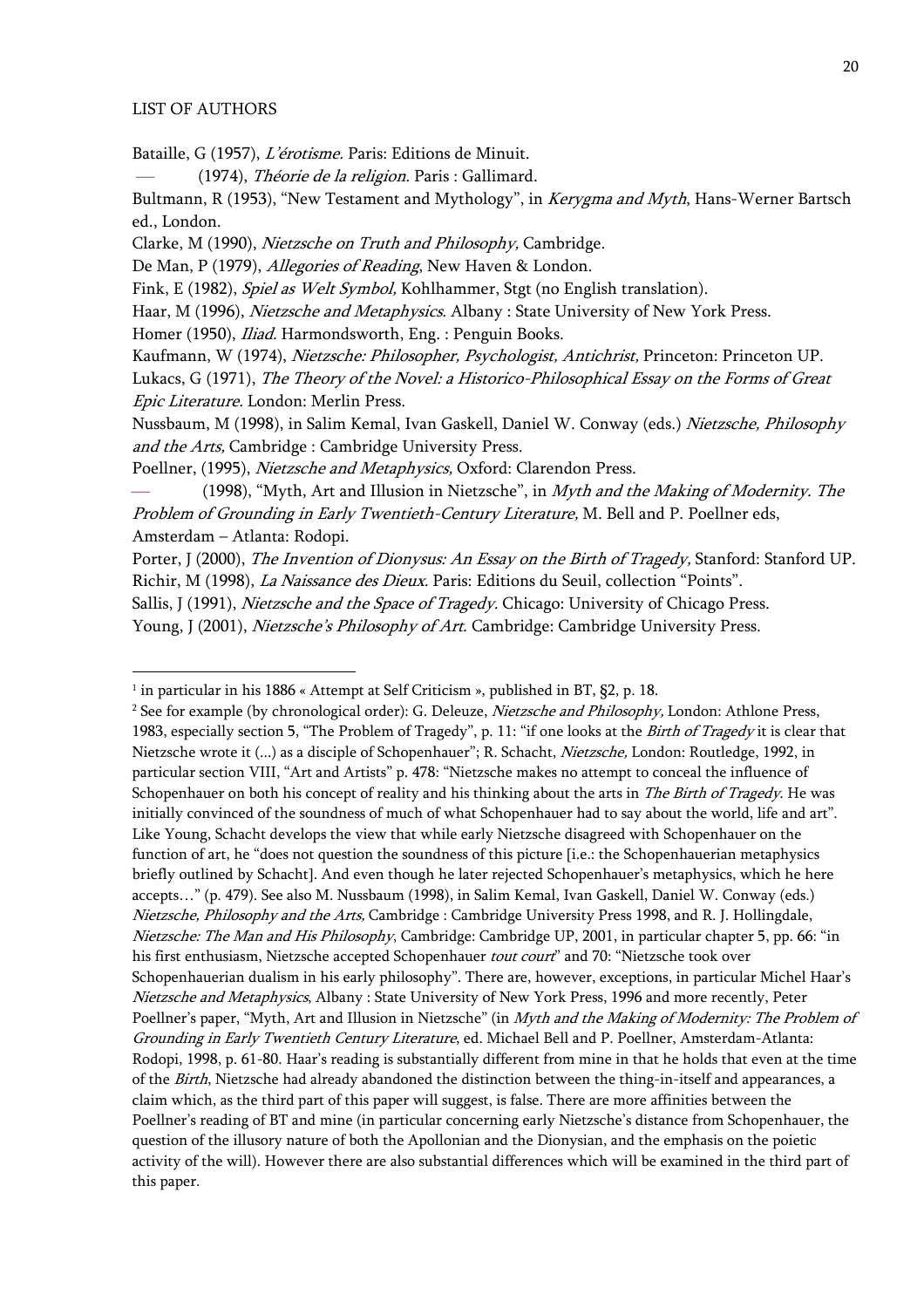3 Ibidem. Young also thinks that Nietzsche never really moved away from Schopenhauer.

4 It is worth mentioning that for Schopenhauer himself the status of individuation is highly ambiguous, although this ambiguity remains implicit throughout WWR. Thus, Book I follows Kant in seeing individuation as transcendentally ideal (because it is the correlate of the necessity for us to perceive through the a priori framework of time, space and with the use of causality) but empirically real (hence the possibility for such sciences as physics, to which Schopenhauer devotes a whole chapter, to state meaningful and true propositions). But in book III, Schopenhauer tries (unsuccessfully) to combine transcendental idealism and Platonism, by introducing the notion of the ideas as the primary degrees of objectification of the will. These ideas are seen as eternal and unchanging beings, as archetypes the perception of which is obscured in the phenomenal world; correlatively, the principle of sufficient reason is redefined as an *illusory* principle, the veil of Maya, which hides from us the true nature of the ideas (and of the will). On this second view, individuation becomes empirically ideal, a position which obviously conflicts with Schopenhauer's former Kantian premises. 5 All translations are mine; see also 7 [153].

6 See also 7 [166], « the originary One is identical with pain ».

7 Correlatively, the principle of sufficient reason is redefined as the delusory "veil of Maya", a move which implicitly collapses the difference between *Erscheinung* and *Schein* and generates severe difficulties for Schopenhauer's version of transcendental idealism.

8 J. Young claims (p. 33) that the objects of Apollonian contemplation are "modeled upon Schopenhauer's Platonic ideas". However this claim is partially dependent on Young's phenomenological interpretation of the ideas in WWR, which I don't find conclusive enough. Moreover, even on his interpretation the difficulty would remain as in the examples he gives, individuation is still achieved by means of the use of the principle of sufficient reason, which is contradictory with the requirement of a shift to the transcendental standpoint. 9 This is made explicit by the subtitle of book III of WWR.

 $10$  Nietzsche's reference to Hamlet in the same passage is directly inspired by Schopenhauer, who in the chapter of the *Supplements* devoted to tragedy used the same paradigm (along with that of Marguerite in Goethe's Faust) to describe the burning out of the desire to live in the individuals who, through an excess of suffering, have seen beyond appearances, into the noumenal nature of the will, and thus lost the impetus to perpetrate the phenomenal contradiction through their actions.

 $11$  Mainly excessive suffering, or the painful realization by the ascetic that he is one with the world.

<sup>12</sup> John Sallis' *Crossings* is a good example of this tendency.

13 See also BT: 50.

-

14 Although Young does not say so, this claim, again, partially rests on Schopenhauerian assumptions. In WWR, the function of genius is to provide the will with a "mirror" in which it can both find some respite from the torments of the phenomenal world, and achieve the self-consciousness required as a precondition to renunciation. This idea is hinted at by a passage of the *Birth*, which explains that "in the Greeks, the 'will' wished to contemplate itself in the transfiguration of genius and the world of art" (BT: 44). It is expanded on more explicitly in the *Nachlass*: "we are on the one hand *pure intuition*, i.e. the projected images of a Being (...) which finds supreme rest in this intuition; on the other hand we are the unique Being itself. (…) When we feel ourselves as the *unique* Being, we are immediately elevated to the sphere of pure intuition, which is devoid of pain, although we also are, at the same time, pure will, pure suffering. But as long as we ourselves are merely the "represented", we do not partake in this absence of suffering, whereas the "representing" enjoys it in its purity"(KSA I 7 [175], see also 7 [157]). The first part of the quote takes up the idea that our very existence is an artistic projection of the will, meant to alleviate its suffering; it also confirms that there is no noumenal individuation ("we are the unique Being itself"). The rest of the passage emphasises the difference, on the one hand, between the perspective of the genius, which mirrors the will's standpoint, and that of ordinary men on the other: because of his excess of intellectual energy, which allows him to detach himself from the interested concerns of the everyday and thus to disclose ideas, not phenomena (cf WWR II: 379: "always to see the universal in the particular is precisely the fundamental characteristic of genius, whereas the normal man recognises in the particular only the particular as such"), the genius "feels himself as the unique being" and partakes in the stilling of the will, which makes it "devoid of pain". But the rest of us, who are unable to achieve this state and become the "eternal eye of the world", keep on suffering blindly, like the soldiers painted on canvas mentioned by the Birth.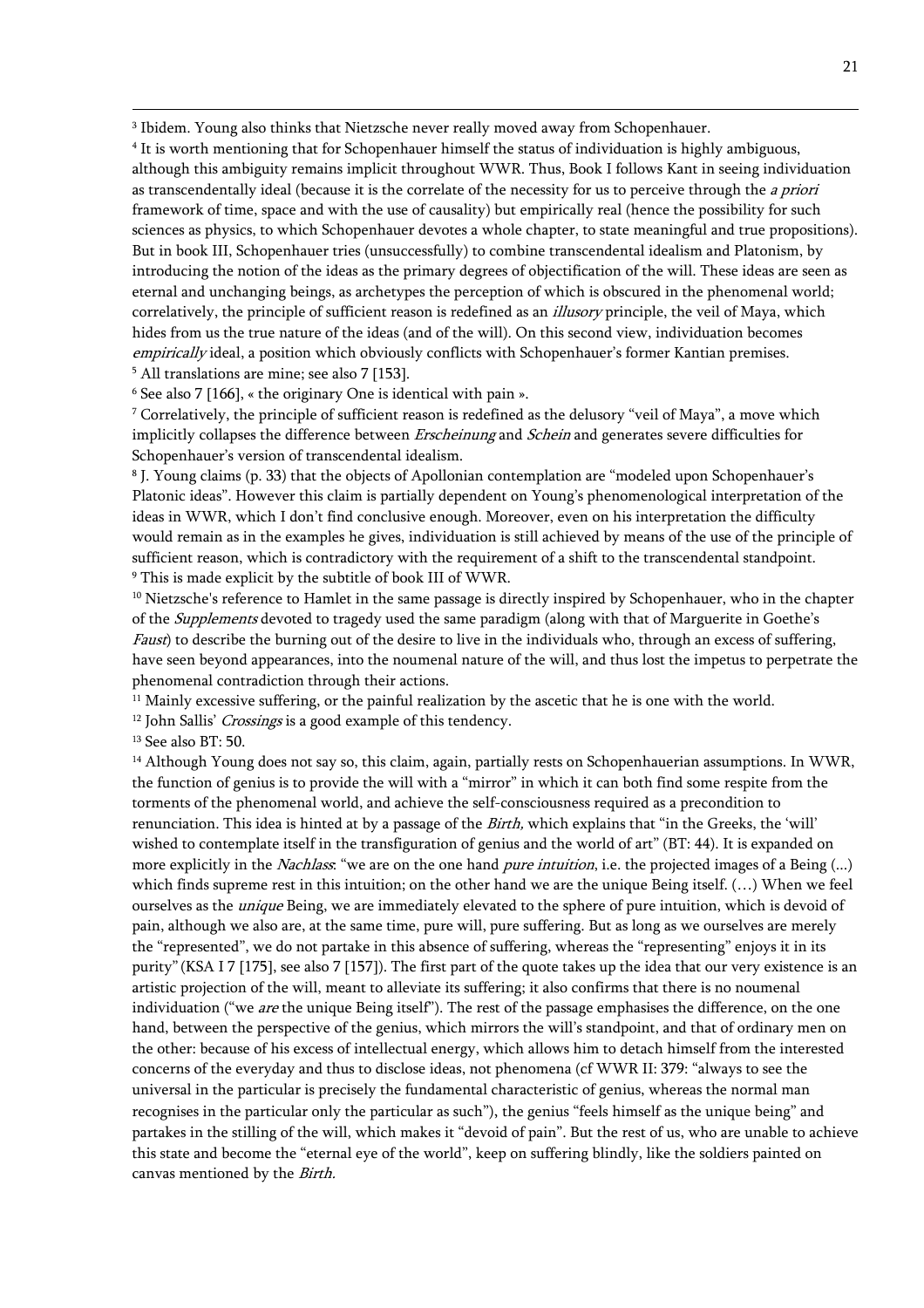<sup>15</sup> Although I strongly disagree with Young's more general claim that the *Birth's* metaphysical assumptions are fully Schopenhauerian, and also with his conclusion that Nietzsche's version artistic redemption does not work, I do agree with him that *on Schopenhauerian premises*, this negative conclusion is valid. I actually would add three points to his criticism: the first is that even for the will, the redemption provided is unsatisfactory in the sense that it is never definitive: the will ceaselessly needs the influence of art to lull its pain — salvation is a promise constantly withheld. Secondly, on this Schopenhauerian-like view, the best art can do is to provide the will with a way to put up with life, but not generate the "raging desire for existence and joy in existence" (BT: 104-5) that Nietzsche evokes repeatedly (see also 59, which claims that « life is at the bottom of things (...) indestructibly powerful and pleasurable"). It can only provide a *Quietiv*, as Schopenhauer says, a sedative, not the positive motivation to go on living that Nietzsche insists on. Finally, the manner in which this sedation is effected is thoroughly dependent on the production of Apollonian illusions (the "images and artistic projections" of the will); the Dionysian plays not part at all in it (otherwise, the illusions would be exposed as such and lose their rapturous power), which is inconsistent with Nietzsche's claim that tragedy is a play between the Apollonian and the Dionysian, at the end of which, Apollo "speaks the language of Dionysus" (BT: 130). Therefore, this interpretation of artistic redemption is not only unsatisfactory; it also requires us to abandon the more Nietzschean aspects of the *Birth* to revert to a position that Schopenhauer himself explicitly rejected as inconsistent, namely the idea of a purely aesthetic redemption. For Schopenhauer indeed, art can only bring a temporary respite, a lull in which the will becomes aware for the first time, in particular through such art forms as tragedy, that its existence is noumenally doomed to pain. Therefore the only consistent attitude consists in the conversion described in book IV of WWR, whereby the ascetic takes the place of the genius in providing the will with a specific phenomenon through which it can not only acquire awareness, but also act on itself. The ascetic will then make the only logical choice and let the will to life extenuate itself as he starves his body; because there is no noumenal individuation, his death will be that of the whole world, and the circle of pain and boredom will be at last broken.

16 "Life as a continual spasm, projecting phenomena, and doing so with pleasure » 7 [204]

<sup>17</sup> See also BT, 104 : « We are really for a brief moment primordial being itself, feeling its raging desire for existence and joy in existence; the struggle, the pain, the destruction of phenomena now appear necessary to us, in view of the excess of countless forms of existence which force and push one another into life, in view of the exuberant fertility of the universal will".

<sup>18</sup> This is a reference to Heraclitus' fragment 52: "the time ( $ai\hat{o}n$ ) of the world is a child playing: its kingdom is that of a child". See also « Attempt at Self Criticism », p. 22.

19 Fink, 62 (my translation).

20 Fink, 62 (my translation).

<sup>21</sup> Twilight of the Idols, X, 4. Quoted by Young on p. 137.

<sup>22</sup> L'érotisme, Paris: editions de Minuit, 1957, p. 18.

23 Ibidem, 25.

<sup>24</sup> VII, 803 : "one must treat seriously all that is serious, and it is the God who is worthy of seriousness, while man is made to be a toy of the God".

25 Ibidem.

-

<sup>26</sup> The Theory of the Novel : a Historico-Philosophical Essay on the Forms of Great Epic Literature, transl. Anna Bostock, London: Merlin Press, 1971.

 $27$  This also applies to the heroes; thus Achilles is defined by his wrath, on which the Iliad opens up. <sup>28</sup> For example, Caesar claimed that he was descended from Aeneas, and therefore from Venus. On the justificatory function of the Greek myths, see Marc Richir, *La naissance des Dieux*. Paris: Points Seuil (Collection Pluriels), 1998.

<sup>29</sup> When Hector comes to say farewell to his wife and son on the walls of Troy, before his fight with Achilles, he knows that he will die, and that Andromache will suffer a cruel fate: "deep in my heart I know the day is coming when holy Ilium will be destroyed, with Priam and the people of Priam of the good ashen spear. Yet I am not so much distressed by the thought of what the Trojans will suffer (…) as by the thought of you, dragged off in tears by some Achaean man-at-arms in slavery. I see you there in Argos, toiling for some other woman at the loom, or carrying water from an alien well, a helpless drudge with no will of your own… Ah, may the earth lie deep on my dead body before I hear the scream you utter as they drag you off!" (*Iliad*, canto VI, 405).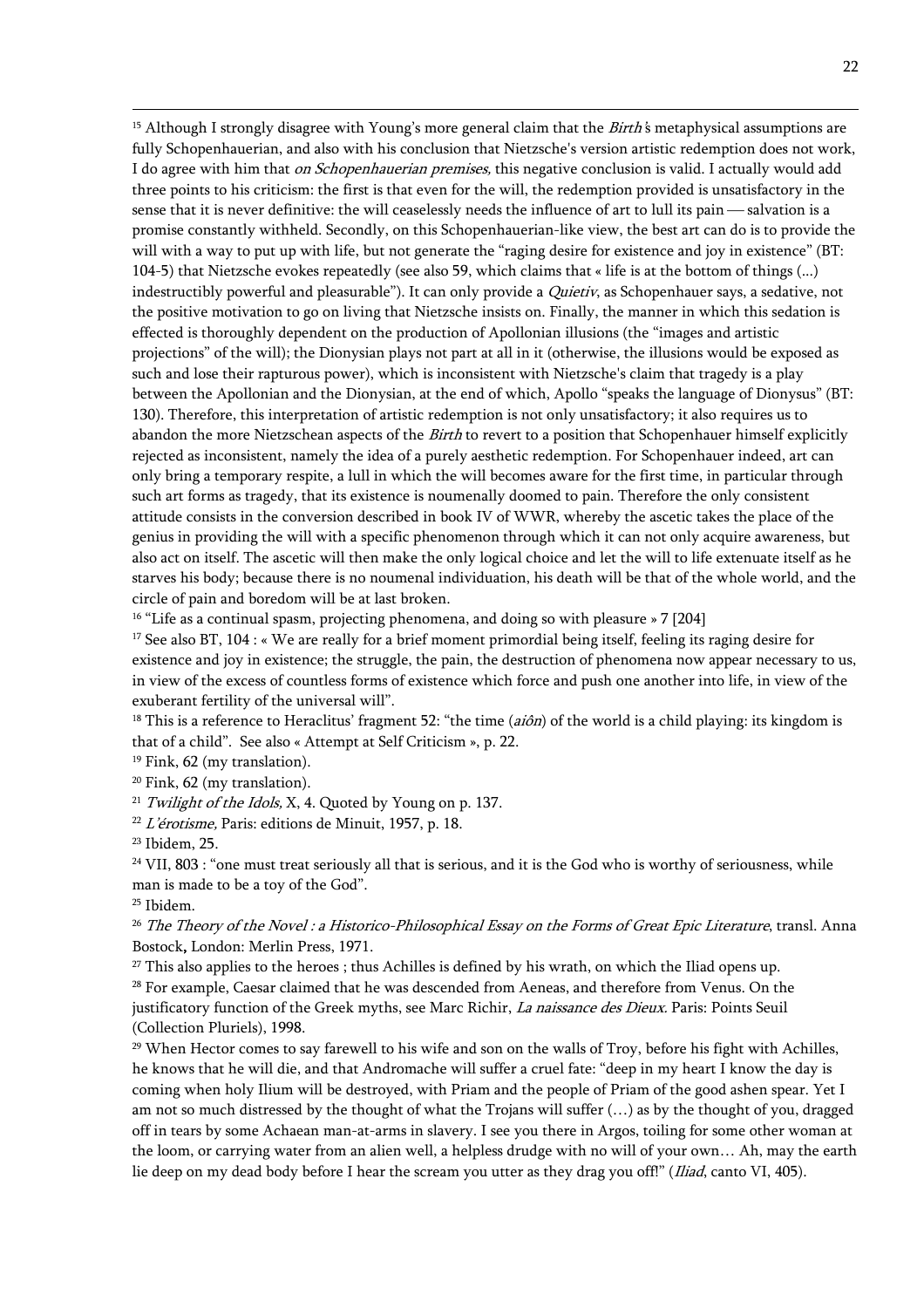Andromache too is perfectly aware of her incoming fate: « Hector, you do not think of your little boy or your unhappy wife, whom you will make a widow soon… And when I lose you I might as well be dead. There will be no comfort left when you have met your doom — nothing but grief. I have no father, no mother, now. My father fell to the great Achilles when he sacked our lovely town. I had seven brothers, too, at home. In one day all of them went down to Hades' House… So you, Hector, are father and mother and brother to me, and well as my beloved husband. Do not make your boy an orphan and your wife a widow ».

30 BT, 62, my emphasis. The « geniuses of nature » are satyrs, cf below.

-

<sup>31</sup> To see music as symbolical represents another point of departure from the Schopenhauerian view, which considers music as the direct expression of the will.

<sup>32</sup> The *Birth* provides an ontological explanation of the creative process. Nietzsche's later work, however, will discard the metaphysical assumptions of the *Birth* and produce a psychological analysis of this sublimation process. The precondition for artistic production becomes "physiological", and is identified as "frenzy" (Rausch, which is the term used by the *Birth* to characterise the Dionysian). "Frenzy must have enhanced the excitability of the whole machine; else, there is no art" (TI IX 8). A passage of the Will to Power specifies the nature of the artistic process. The artist must experience both "intoxication", as a "feeling of enhanced power", and an "extreme sharpness of certain senses" (WP §428); when both reach an almost unbearable point, he feels the "need to get rid of oneself, as it were, through signs and gestures, (...) through a hundred speech media" (WP §429), whereby the work is created. Good, classical art reaches a perfect balance between the richness of the perceptive content and its expression through figure and form — the "yoke" (WP §446) characteristic of grand style.

<sup>33</sup> "We must conceive of the folk song as the musical mirror of the world, as the original melody, now seeking for itself a parallel dream phenomenon and expressing it in poetry. Melody is therefore primary and universal". BT, 53.

<sup>34</sup> Cf also 66: "Dionysus no longer speaks through forces but as an epic hero, almost in the language of Homer". <sup>35</sup> On the "metaphysical joy" induced by tragedy, see M. Haar's chapter, "Tragic joy", in Nietzsche and Metaphysics.

36 See also: "the demand of the artist that he should practice the perspective of the audience (...) means to demand that he should impoverish himself and his creative power" (WP, §429).

<sup>37</sup> Schopenhauer criticizes the privative understanding of nothingness inherited from Descartes, and hints that true nothingness is a positive state (a Hinduist idea which comes from his reading of the Vedantas).

38 Another example is Porter's claim that "[the will's] ultimate grounding appears to lie in its mere conceivability and (what amounts to the same thing) in its incoherence" (Porter: 62). I hope to have shown above that Nietzsche's views on the will, when analysed carefully and pried away from Schopenhauer's, are not incoherent; moreover, it is difficult to see how the conceivability of something can rightfully be identified with its incoherence.

<sup>39</sup> Poellner's article does not only focus on the *Birth* but also on the *Second Untimely Meditation*. For lack of space, I shall only summarise and address here his criticisms of the Birth's metaphysics.

40 The implicit assimilation between illusion and error is debatable as one could argue, as did Kant, that illusion is caused by faulty perception while error results from defective judgment, and thus that illusions are not in themselves erroneous.

<sup>41</sup> Neville Morley makes a similar argument in a later paper entitled "Unhistorical Greeks", in Nietzsche and Antiquity: His Reaction and Response to the Classical Tradition, ed. Paul Bishop, Rochester: Camden House, 2004, in particular in the following passage: "As history, [BT] is implausible; but the account is offered explicitly as a parable,a new myth. If, as Nietzsche argues, we can never gain a true knowledge of the past, if our stories about it are always determined by our present concerns, then the main criterion for judging between different versions must be their "usefulness". One can idealise the Greeks as the first historians, a myth that serves to legitimise us and our activity as their heirs and as the culmination of what they began. (...) The question remains: if a myth is known to be a myth, can it still work?".

42 Cf. « Attempt at Self-Critique », §5 p. 23.

43 Cf. « Attempt at Self-Critique », §2 p. 18, the book is said to be "close to the limits of communication", which brings me to my next point.